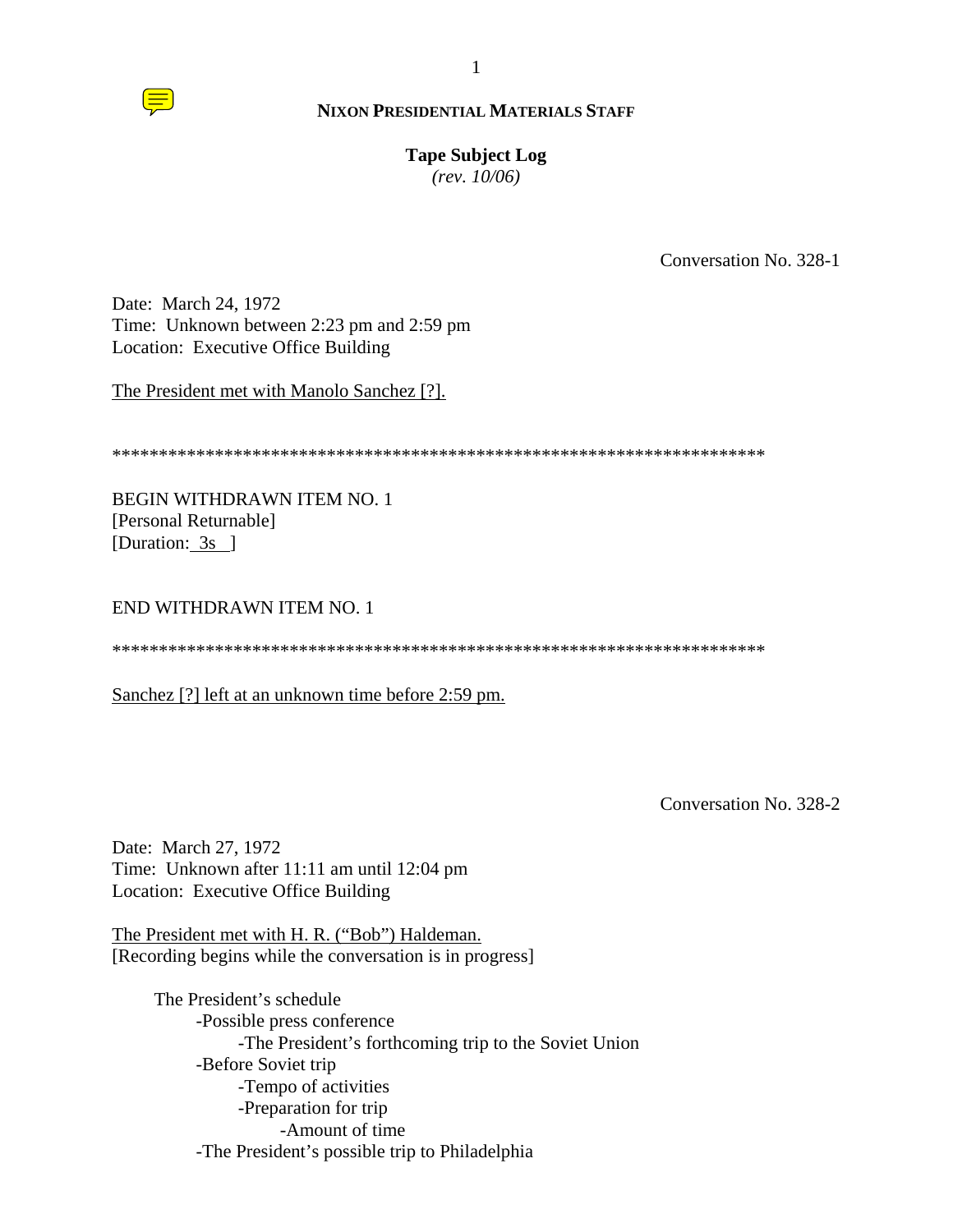## **Tape Subject Log**

*(rev. 10/06)*

Conv. No. 328-2 (cont.)

-Sons of Italy meeting -The President's forthcoming trip to Canada -Possible speech -American ethnics -Chicago -Cleveland

Leslie C. Arends

-The President's view -Leaders meeting -Republicans -Norris Cotton -Emil ("Bus") Mosbacher, Jr. -John J. Sparkman -Chou En-lai -Cotton -Health

The President's schedule -Possible satellite press conference -Press coverage -Topics -Foreign policy -People's Republic of China [PRC -Translation -Timing -Forthcoming Soviet trip -Preparation -International Telephone and Telegraph [ITT]

Haldeman left at 12:04 pm.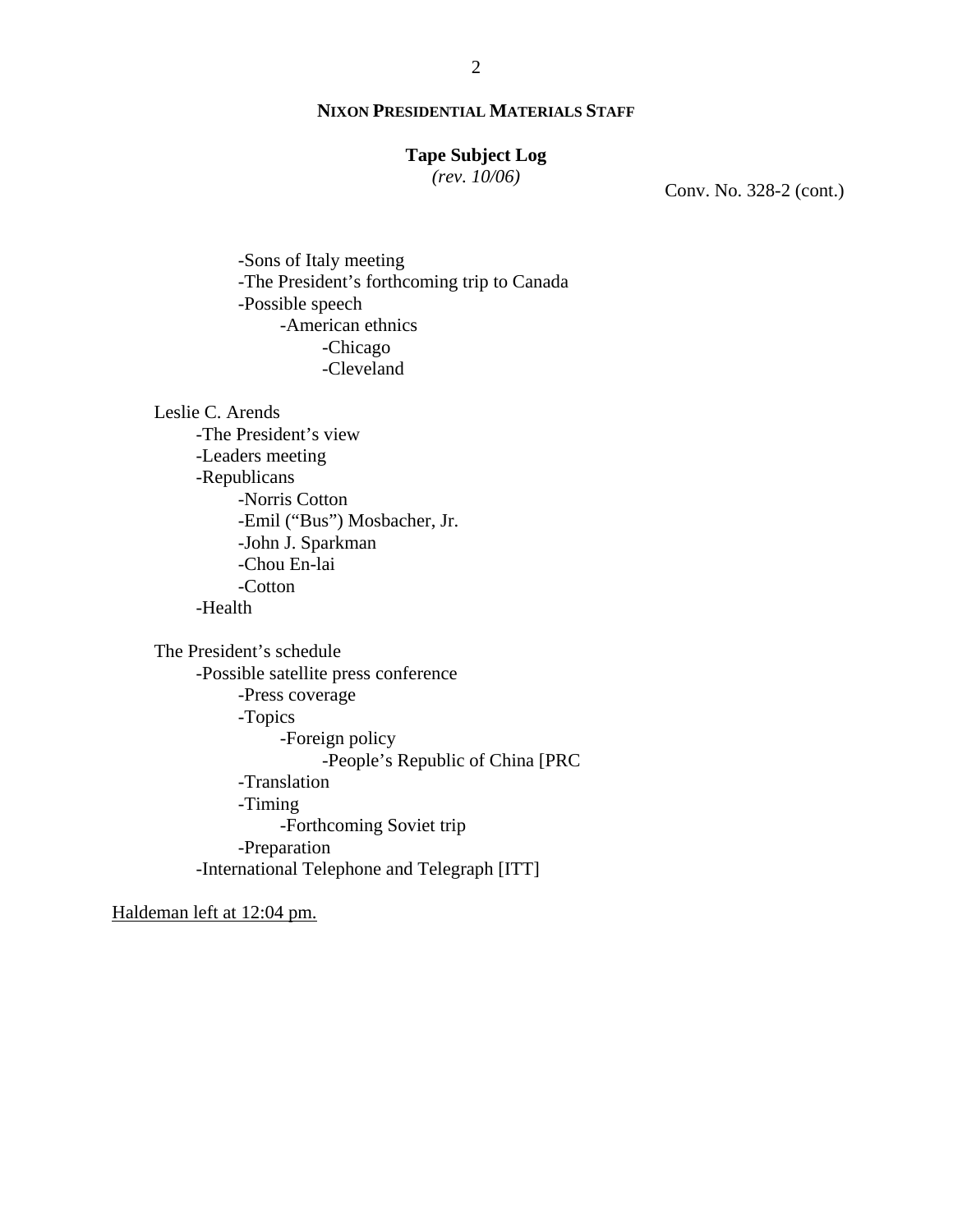## **Tape Subject Log**

*(rev. 10/06)*

Conversation No. 328-3

Date: March 27, 1972 Time: Unknown between 12:04 pm and 12:06 pm Location: Executive Office Building

The President talked with Alexander M. Haig, Jr.

Haig's schedule -Possible meeting with the President -Executive Office Building {EOB]

Conversation No. 328-4

Date: March 27, 1972 Time: 12:06 pm - 12:55 pm Location: Executive Office Building

The President met with Alexander M. Haig, Jr.

Greeting

Possible message to Edward R.G. Heath -Northern Ireland -The President's view -US Senators -Administration -State Department -White House

William Warnack -Contact with the Administration

US foreign policy -Africa -Rhodesia -Haig's view -Health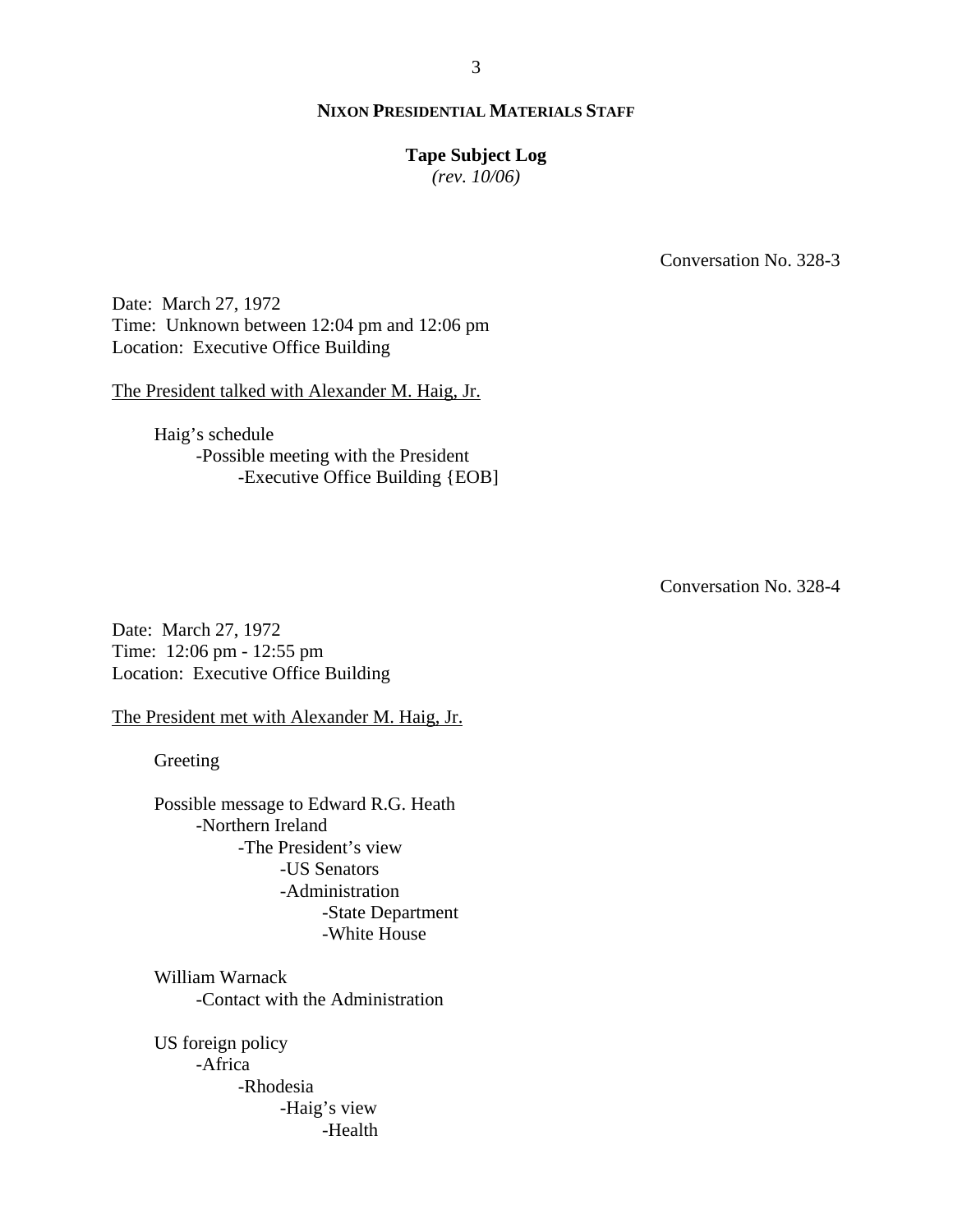#### **Tape Subject Log**

*(rev. 10/06)*

Conv. No. 328-4 (cont.)

-Sanctions -British proposals -The President's view -Heath -Future -Haig's view -Black Americans -Protests -Wage demands -Teachers -Marshall Green's previous trip to Asia -Henry A. Kissinger -Kissinger's work -People's Republic of China [PRC] -Forthcoming Soviet summit -Cooperation with the State Department -Leonid i. Brezhnev -William P. Rogers -Substance -Green's performance -Haig's view -US aid -Taiwan, Republic of China -PRC trip -Quality of work

# Kissinger

-Conflicts with Rogers -Depth of conflict -Democrats strategy -Kissinger's lack of responsibility to Congress -Rogers's role as a spokesman -Forthcoming trip to the Soviet Union -Strategic Arms Limitation Talks [SALT] -Forthcoming trip to Europe -Iceland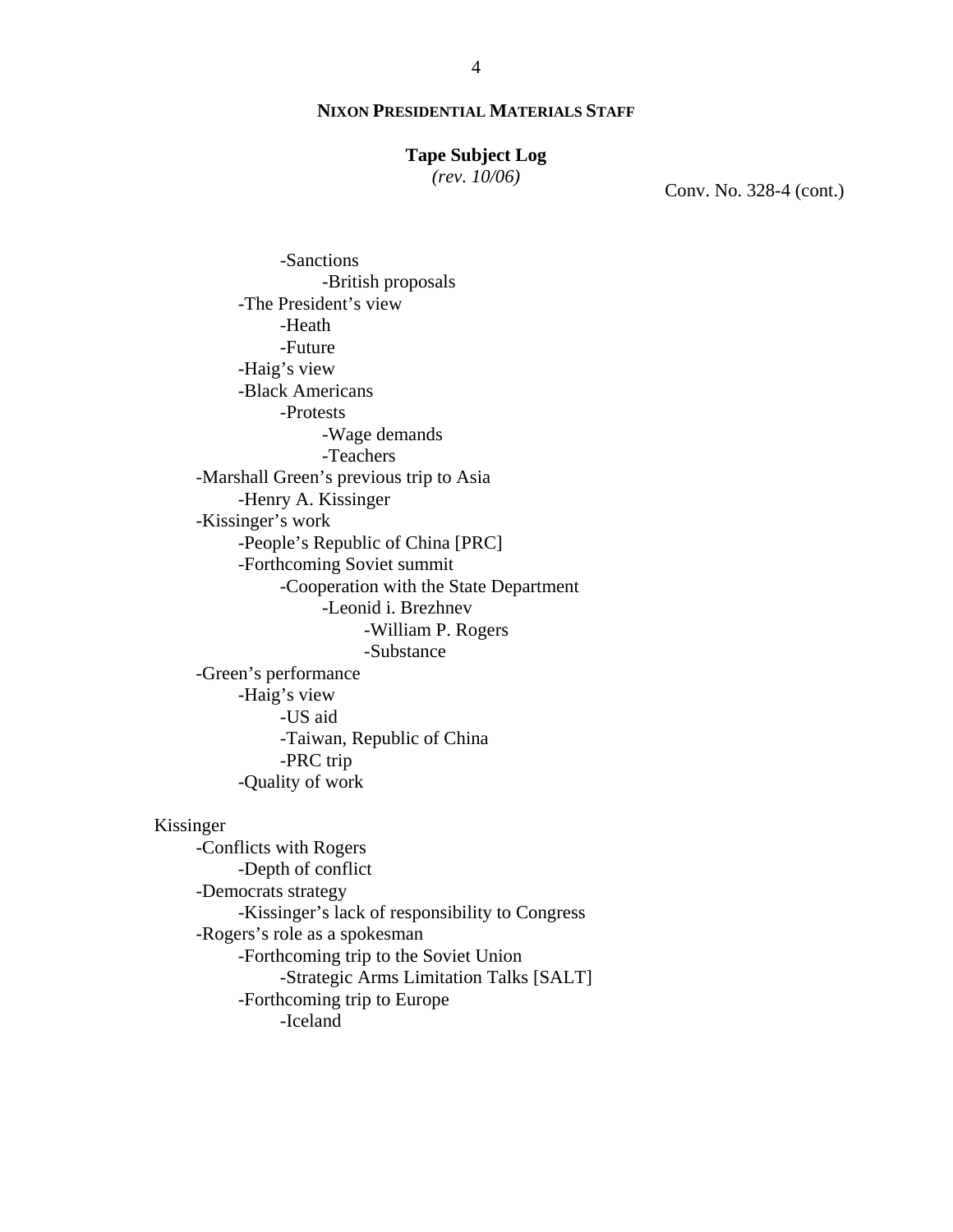## **Tape Subject Log**

 $(rev. 10/06)$ 

Conv. No. 328-4 (cont.)

The President's forthcoming trip to the Soviet Union -Possible stopovers -Iceland -Iran -Poland -Haig's view

BEGIN WITHDRAWN ITEM NO. 1 [National Security] [Duration:  $1m 27s$ ]

## **POLAND**

## END WITHDRAWN ITEM NO. 1

-Possible visit by Rogers -Possible visit by Spiro T. Agnew -Polish-Americans -Agnew's work -The President's view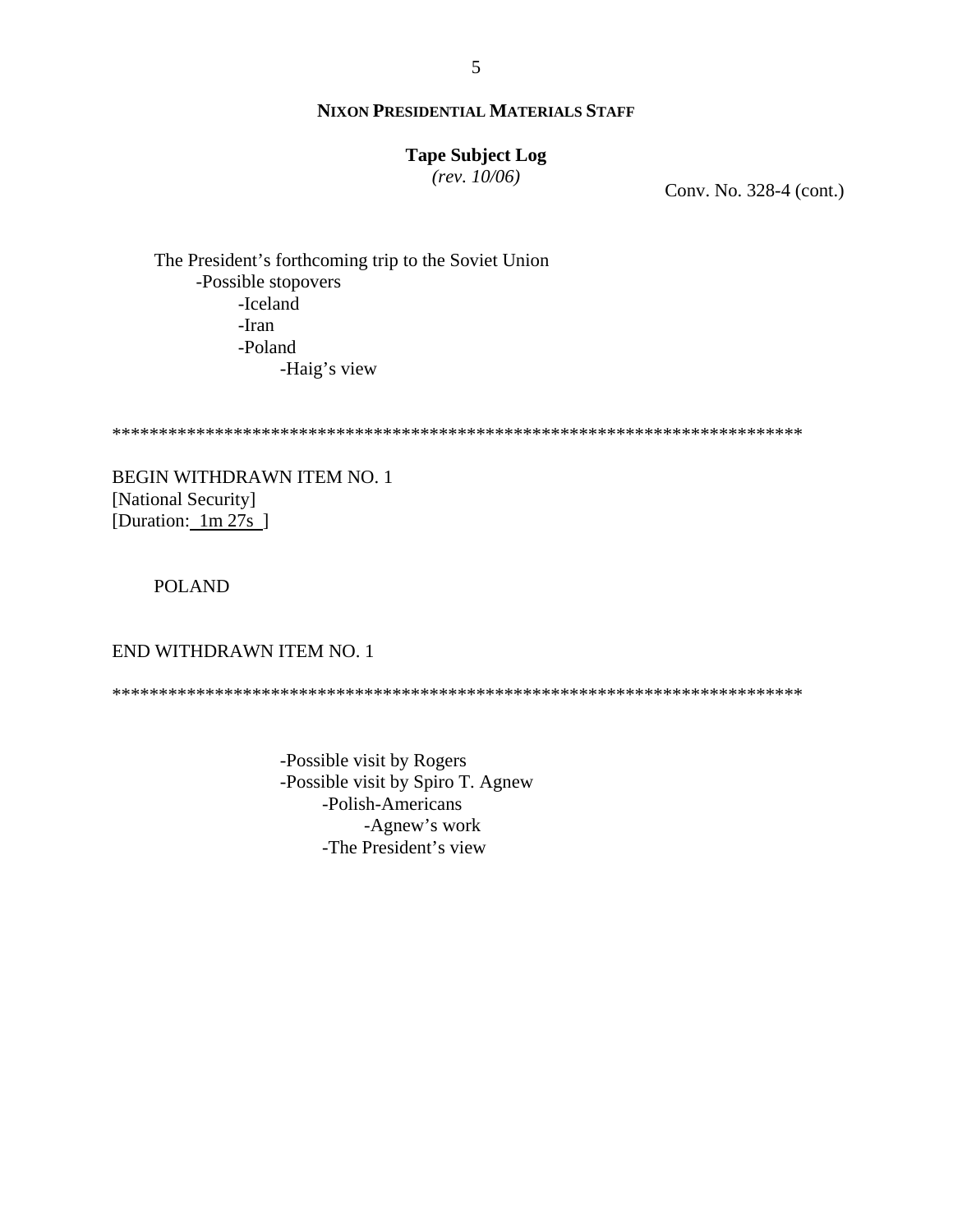# **Tape Subject Log**

*(rev. 10/06)*

Conv. No. 328-4 (cont.)

\*\*\*\*\*\*\*\*\*\*\*\*\*\*\*\*\*\*\*\*\*\*\*\*\*\*\*\*\*\*\*\*\*\*\*\*\*\*\*\*\*\*\*\*\*\*\*\*\*\*\*\*\*\*\*\*\*\*\*\*\*\*\*\*\*\*\*\*\*\*\*\*\*\*

## BEGIN WITHDRAWN ITEM NO. 2 [National Security] [Duration: 47s]

#### SOVIET UNION

#### END WITHDRAWN ITEM NO. 2

\*\*\*\*\*\*\*\*\*\*\*\*\*\*\*\*\*\*\*\*\*\*\*\*\*\*\*\*\*\*\*\*\*\*\*\*\*\*\*\*\*\*\*\*\*\*\*\*\*\*\*\*\*\*\*\*\*\*\*\*\*\*\*\*\*\*\*\*\*\*\*\*\*\*

 Germany -International agreements -Haig's view -Economics -Politics -Egon Bahr -Berlin agreement -Haig's view -Willy Brandt -Economics -Rogers's and Agnew's trips -The President's trip -Stopover -Nonofficial stops -Cyprus -Greece -Ireland -John W. Mulcahy -Azores -North Africa -Morocco -Azores -Ireland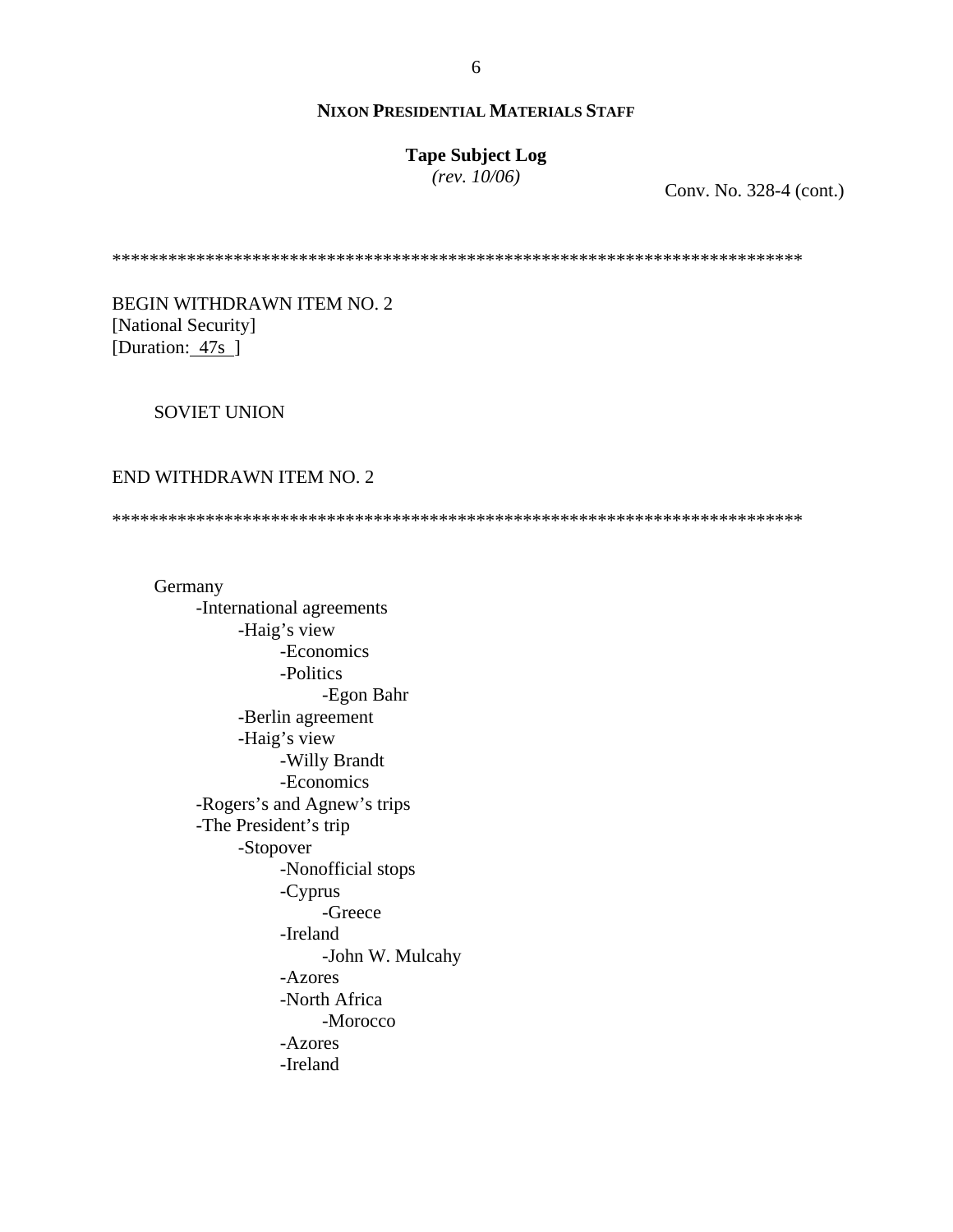#### $\overline{7}$

#### **NIXON PRESIDENTIAL MATERIALS STAFF**

## **Tape Subject Log**

 $(rev. 10/06)$ 

Conv. No. 328-4 (cont.)

Cuba

-Unknown Cuban

BEGIN WITHDRAWN ITEM NO. 3 [National Security] [Duration: 25s ]

**CUBA** 

END WITHDRAWN ITEM NO. 3

**Middle East** -The President's forthcoming memorandum -Kissinger's view -Israel -Cease fire -US policy -Soviets military presence -Eastern Mediterranean -Middle East -US presence -Possible withdrawal -Israeli territorial concessions -Kissinger's view -1970 election -The President's previous conversation with Anatoliy F. Dobrynin -The President's view -State Department -Willingness of Soviets to deal with the US -Outcome of 1972 election -Jewish vote -Jewish media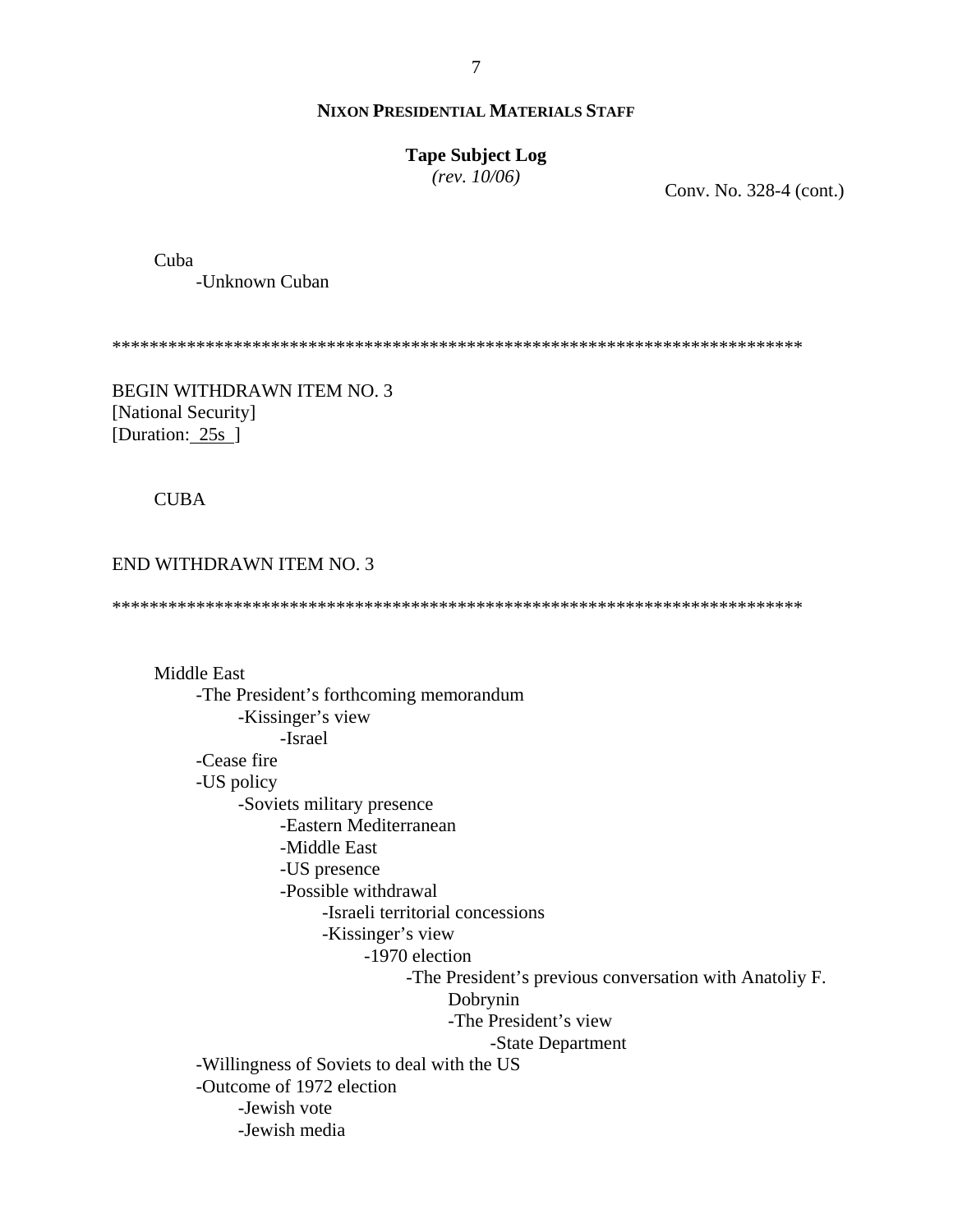#### **Tape Subject Log**

*(rev. 10/06)*

Conv. No. 328-4 (cont.)

 -Kissinger -*New York Times* -*Washington Post*  -Television networks -Votes for the President -Non-Israel oriented foreign policy -Opposition to the Soviet Union -Joseph J. Sisco's view -Soviet presence -US presence -Arab nations -United Arab Republic [UAR] -Algeria -Libya -Israel -Syria -Iraq -US problems -Israel -Haig's view -1972 election -Democratic victory -US policy -Republican victory -Soviet interest in negotiation -Major issues at the Soviet summit -Israel -Timing of the US action -1972 election -Impact on soviets -Soviet intentions -Max M. Fisher's views -Policy -Haig's view -Kissinger -State Department -Sisco -Soviet intentions -Seriousness -Israel -Haig's view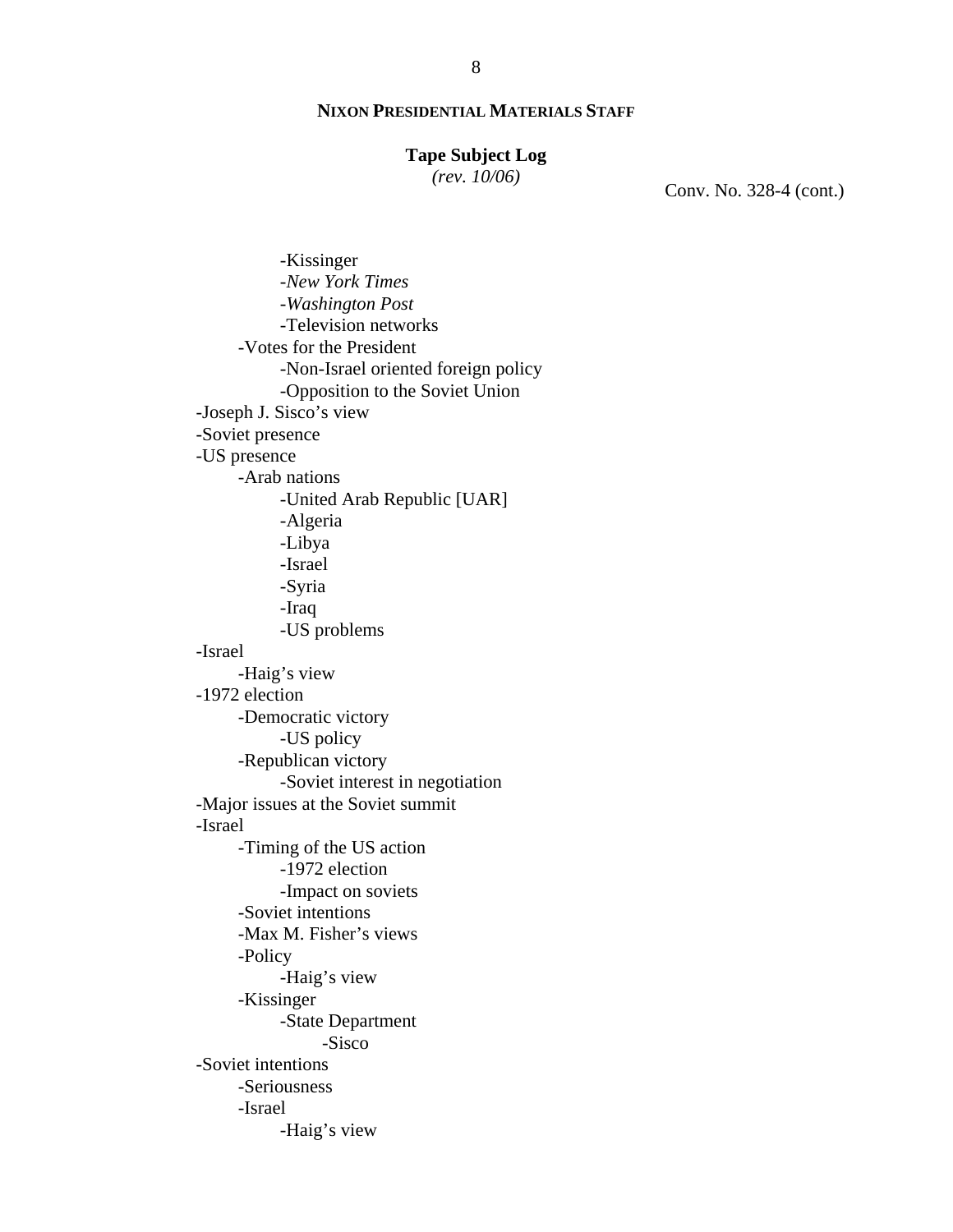## **Tape Subject Log**

 $(rev. 10/06)$ 

Conv. No. 328-4 (cont.)

-Policy -Concern for the PRC -Desire for settlement with the US -US interests

-Relationship with Israel

**BEGIN WITHDRAWN ITEM NO. 4** [National Security] [Duration: 1m 37s]

## **ISRAEL**

#### END WITHDRAWN ITEM NO. 4

-1972 election -Kissinger -Soviets -Influence in the Mediterranean -US strengths and weaknesses -Golda Meir

Morocco -Unknown man's vacation

Public officials foreign policy -Ambassadors -Drinking on airplanes -Congressmen -Wayne L. Hays -Rogers -Arthur K. Watson -Public conduct -The President's view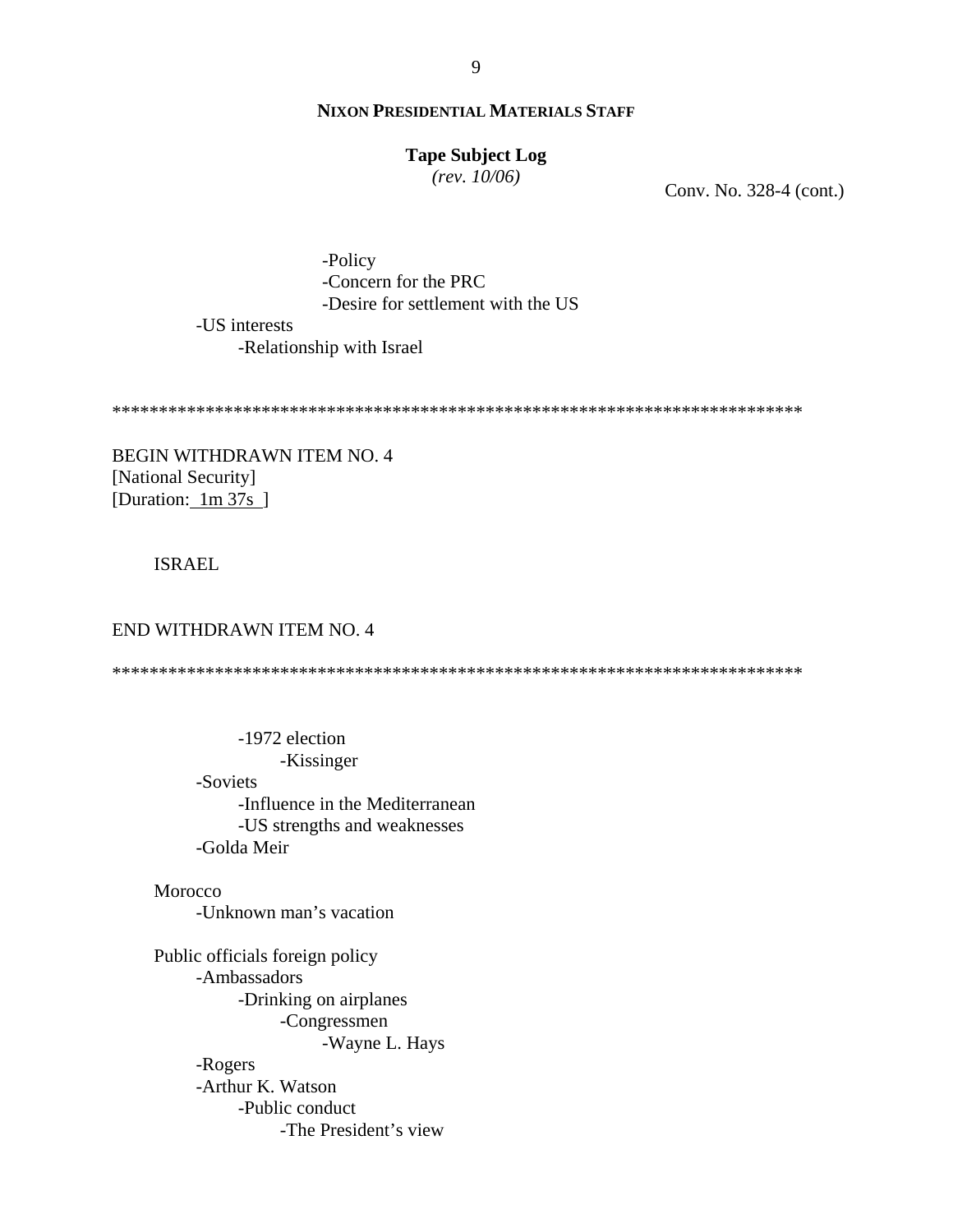## **Tape Subject Log**

*(rev. 10/06)*

Conv. No. 328-4 (cont.)

#### -J. William Fulbright

 Arms control -The President's previous meeting with the General Advisory Committee on Arms Control and Disarmament -Test ban treaty -J[ack] P[hilip] Tuina -Massachusetts Institute of Technology [MIT] -American establishment -Lauris Norstad -William W. Scranton -John J. McCloy -Gerard C. Smith -Submarine-launched Ballistic Missiles [SLBMs] -Communiqué -Department of Defense -Congressional support -Navy -Melvin R. Laird -Support -Congress -Joint Chiefs of Staff [JCS] -Adm. Thomas H. Moorer's concern -State department -Rogers -Laird -Smith -Negotiations with the soviets -The President's view -The President's previous trip to the PRC -Changes in negotiations -Donald McI. Kendall's view -Soviet Union -PRC -Soviet leadership -Leonid I. Brezhnev -Détente -Berlin agreement -PRC

Soviet Union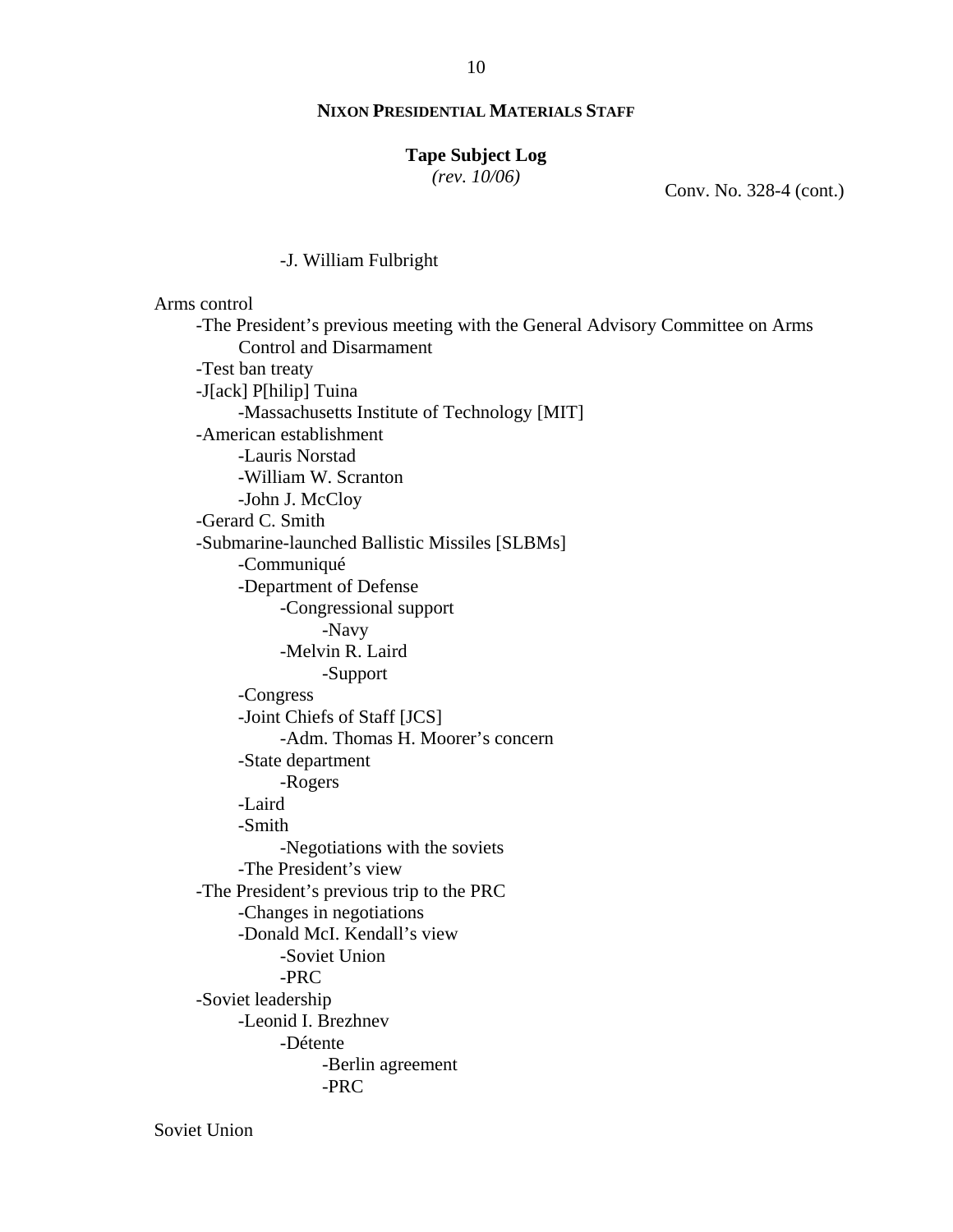#### **Tape Subject Log**

*(rev. 10/06)*

Conv. No. 328-4 (cont.)

-Impact of the PRC trip -Chinese motives -Benefits for the US -Relations with the PRC

Kissinger's vacation -Acapulco -Climate -Necessity

Handling of US foreign policy -Northern Ireland -State Department

Kissinger -Travel

Haig left at 12:55 pm.

Conversation No. 328-5

Date: March 27, 1972 Time: 12:59 pm Location: Executive Office Building

The President talked with the White House operator

[See Conversation No. 22-30]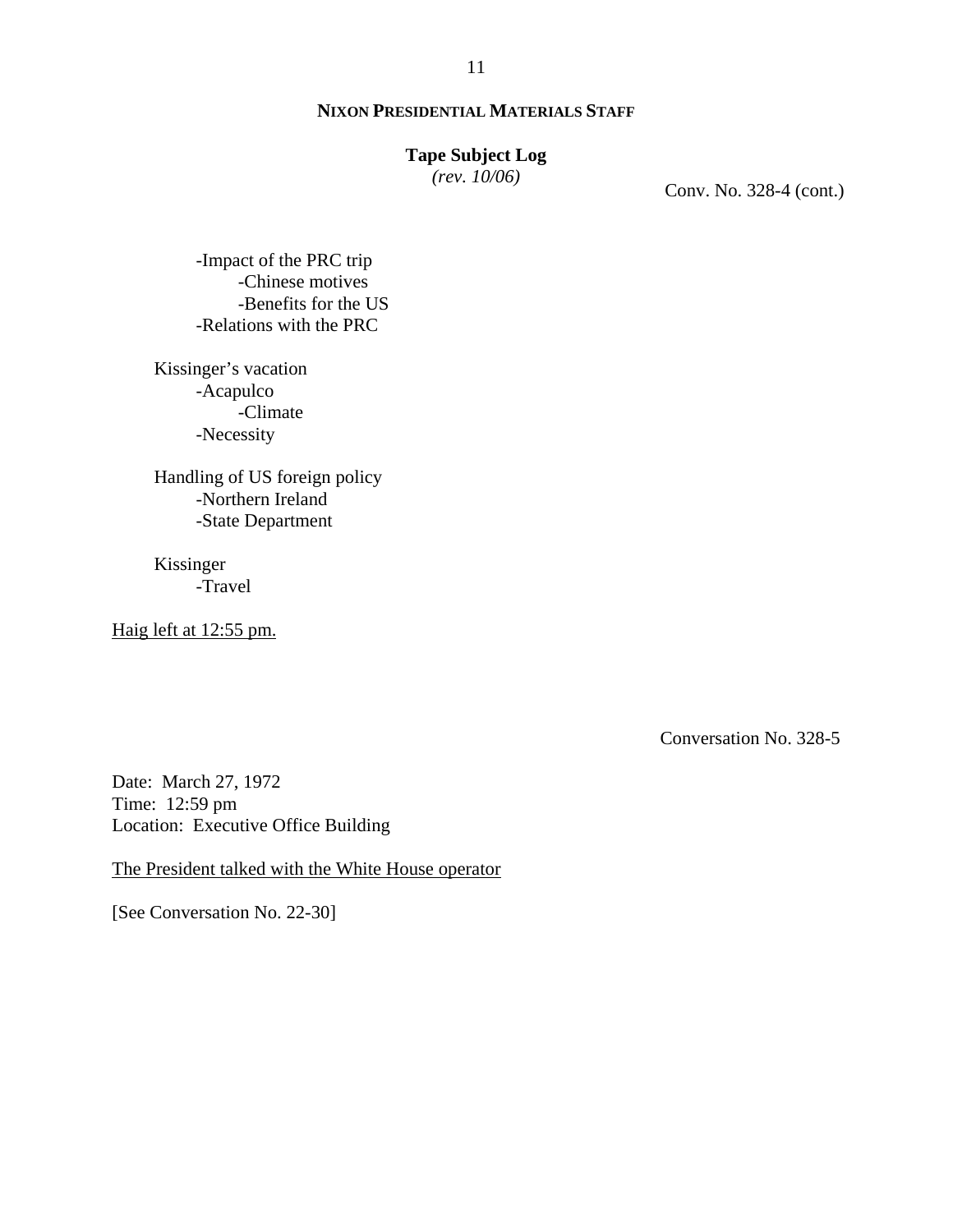## **Tape Subject Log**

*(rev. 10/06)*

Conversation No. 328-6

Date: March 27, 1972 Time: Unknown between 12:59 pm and 1:05 pm Location: Executive Office Building

The President met with Manolo Sanchez.

\*\*\*\*\*\*\*\*\*\*\*\*\*\*\*\*\*\*\*\*\*\*\*\*\*\*\*\*\*\*\*\*\*\*\*\*\*\*\*\*\*\*\*\*\*\*\*\*\*\*\*\*\*\*\*\*\*\*\*\*\*\*\*\*\*\*\*\*\*\*

BEGIN WITHDRAWN ITEM NO. 1 [Personal Returnable] [Duration: 43s]

## END WITHDRAWN ITEM NO. 1

\*\*\*\*\*\*\*\*\*\*\*\*\*\*\*\*\*\*\*\*\*\*\*\*\*\*\*\*\*\*\*\*\*\*\*\*\*\*\*\*\*\*\*\*\*\*\*\*\*\*\*\*\*\*\*\*\*\*\*\*\*\*\*\*\*\*\*\*\*\*

Sanchez left at an unknown time before 1:05 pm.

Conversation No. 328-7

Date: March 27, 1972 Time: 1:05 pm - 1:09 pm Location: Executive Office Building

The President talked with the White House operator.

[See Conversation No. 22-31]

The President talked with Charles W. Colson.

[See Conversation No. 22-31]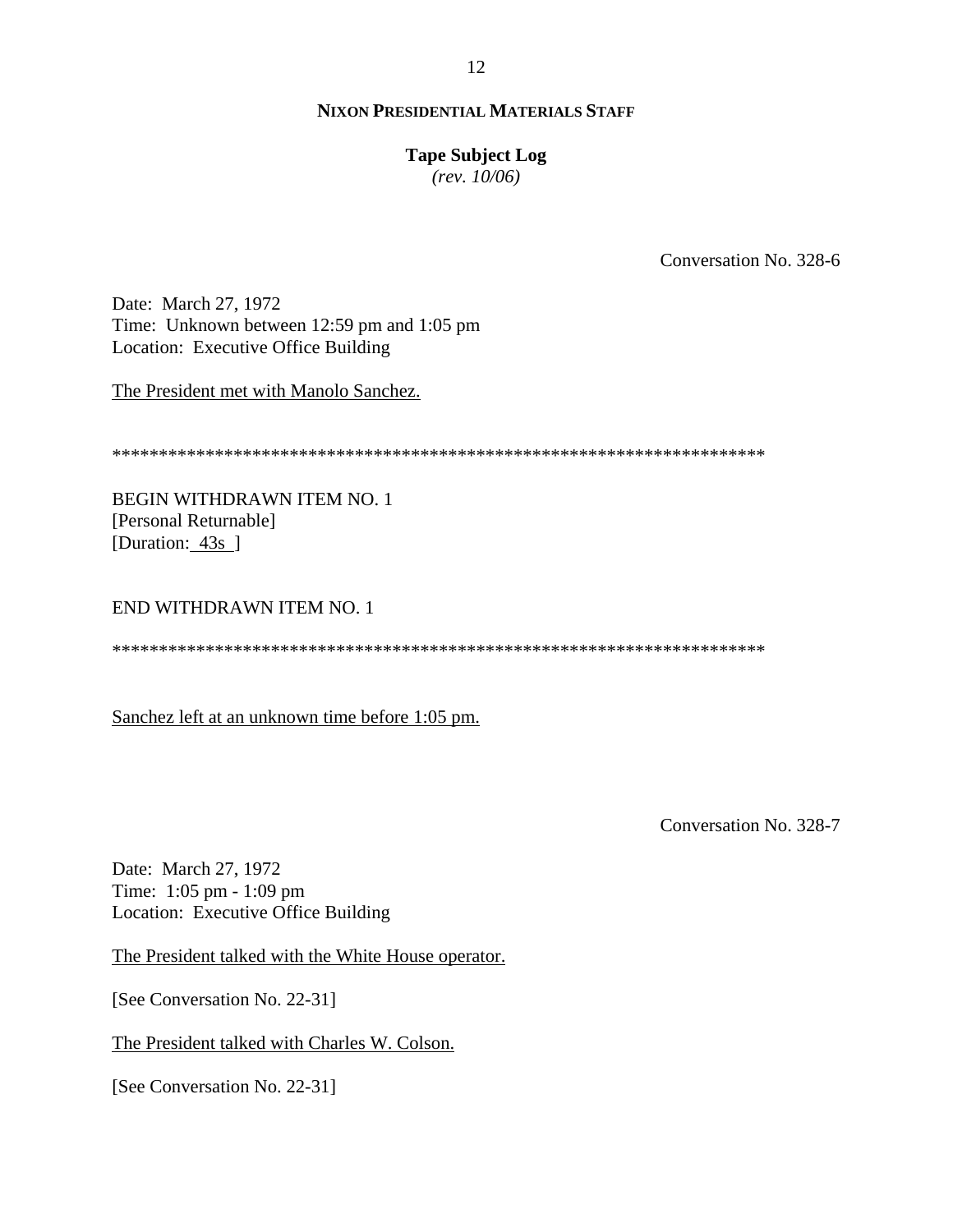#### **Tape Subject Log**

*(rev. 10/06)*

Conversation No. 328-8

Date: March 27, 1972 Time: Unknown between 1:09 pm and 2:15 pm Location: Executive Office Building

The President met with Manolo Sanchez.

Something to be delivered

Sanchez left at an unknown time before 2:15 pm.

Conversation No. 328-9

Date: March 27, 1972 Time: Unknown between 1:09 pm and 2:15 pm Location: Executive Office Building

The President dictated a memorandum.

Alaska Pipeline -The President's review -Canada -Environmental problems -A compromise -The President's decision -Value of pipeline -1972 election -International impact -Value -Jobs in Alaska -Price of West Coast oil -California -International Issues -Canada -Peter M. Flanigan -Michael Gravel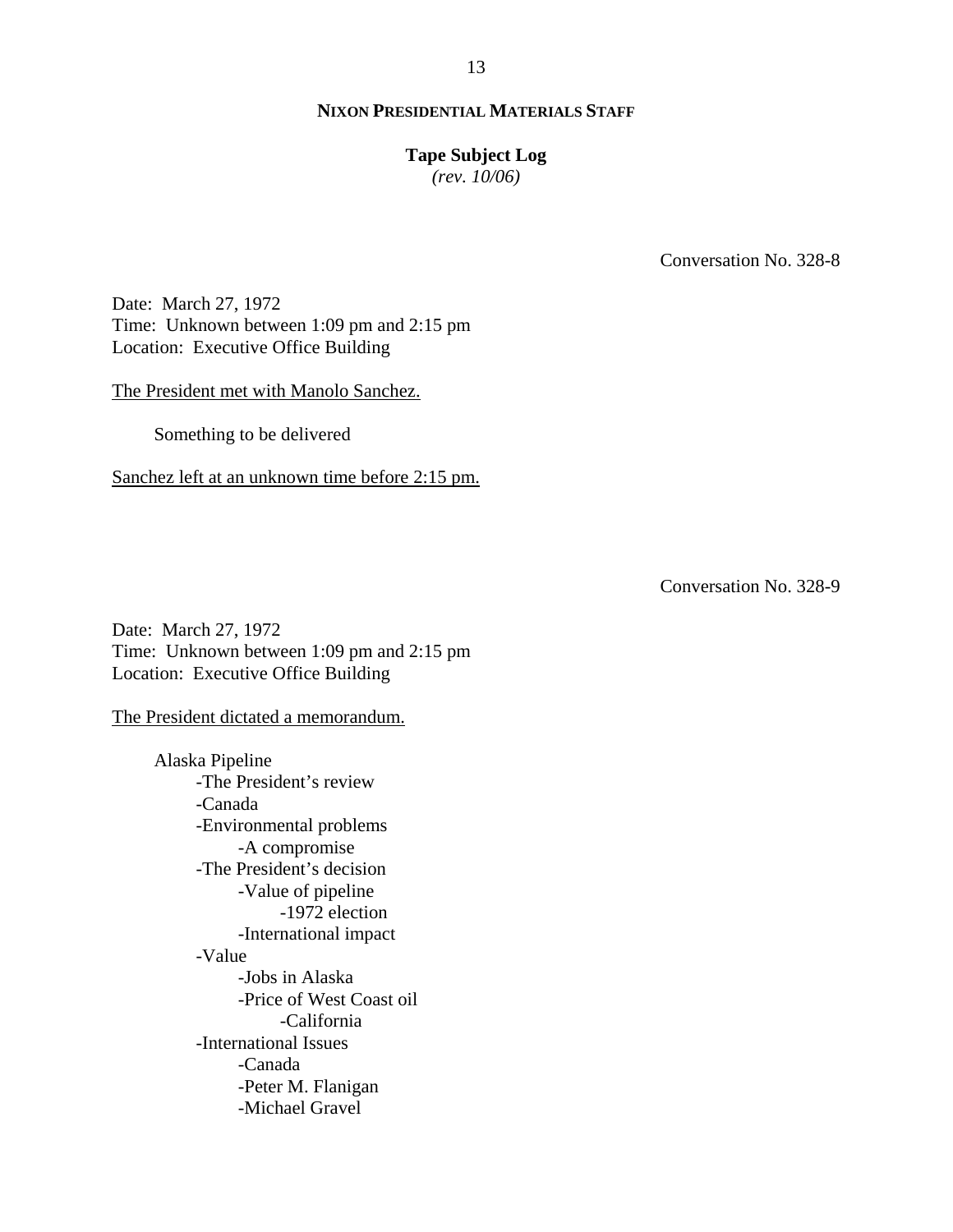# **Tape Subject Log**

*(rev. 10/06)*

Conv. No. 328-9 (cont.)

Conversation No. 328-10

Date: March 27, 1972 Time: Unknown between 1:09 pm and 2:15 pm Location: Executive Office Building

The President talked with an unknown person.

An unknown man's location -Return call

Conversation No. 328-11

Date: March 27, 1972 Time: Unknown between 1:09 pm and 2:15 pm Location: Executive Office Building

An unknown woman met with an unknown man.

\*\*\*\*\*\*\*\*\*\*\*\*\*\*\*\*\*\*\*\*\*\*\*\*\*\*\*\*\*\*\*\*\*\*\*\*\*\*\*\*\*\*\*\*\*\*\*\*\*\*\*\*\*\*\*\*\*\*\*\*\*\*\*\*\*\*\*\*\*\*

BEGIN WITHDRAWN ITEM NO. 1 [Non-historical] [Duration: 6s ]

## END WITHDRAWN ITEM NO. 1

\*\*\*\*\*\*\*\*\*\*\*\*\*\*\*\*\*\*\*\*\*\*\*\*\*\*\*\*\*\*\*\*\*\*\*\*\*\*\*\*\*\*\*\*\*\*\*\*\*\*\*\*\*\*\*\*\*\*\*\*\*\*\*\*\*\*\*\*\*\*

The unknown woman and man left at an unknown time before 2:15 pm.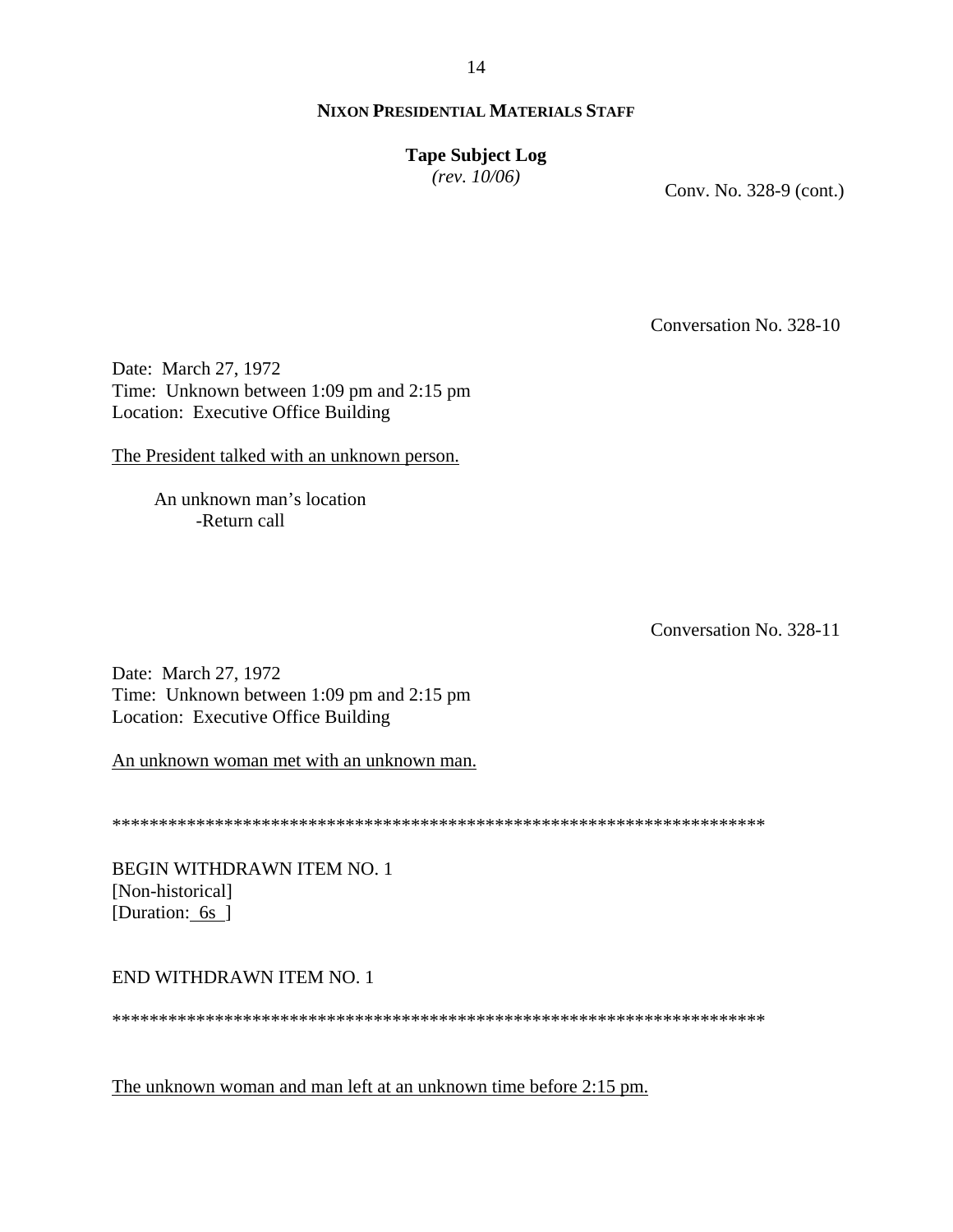# 15

## **NIXON PRESIDENTIAL MATERIALS STAFF**

## **Tape Subject Log**

*(rev. 10/06)*

Conv. No. 328-11 (cont.)

Conversation No. 328-12

Date: March 29, 1972 Time: Unknown between 12:57 pm and 3:07 pm Location: Executive Office Building

The President met with Alexander P. Butterfield. [Recording begins while the conversation is in progress]

\*\*\*\*\*\*\*\*\*\*\*\*\*\*\*\*\*\*\*\*\*\*\*\*\*\*\*\*\*\*\*\*\*\*\*\*\*\*\*\*\*\*\*\*\*\*\*\*\*\*\*\*\*\*\*\*\*\*\*\*\*\*\*\*\*\*\*\*\*\*

BEGIN WITHDRAWN ITEM NO. 1 [Personal Returnable] [Duration: 13s]

END WITHDRAWN ITEM NO. 1

\*\*\*\*\*\*\*\*\*\*\*\*\*\*\*\*\*\*\*\*\*\*\*\*\*\*\*\*\*\*\*\*\*\*\*\*\*\*\*\*\*\*\*\*\*\*\*\*\*\*\*\*\*\*\*\*\*\*\*\*\*\*\*\*\*\*\*\*\*\*

Signing documents

Instruction

Forthcoming Organization of American States [OAS] dinner -Entertainment -Possible presentation of Presidential Medal of Freedom to Jose A. Mora [?] -Format -The President's statement -Guests -Number -Time

Butterfield left at an unknown time before 3:07 pm.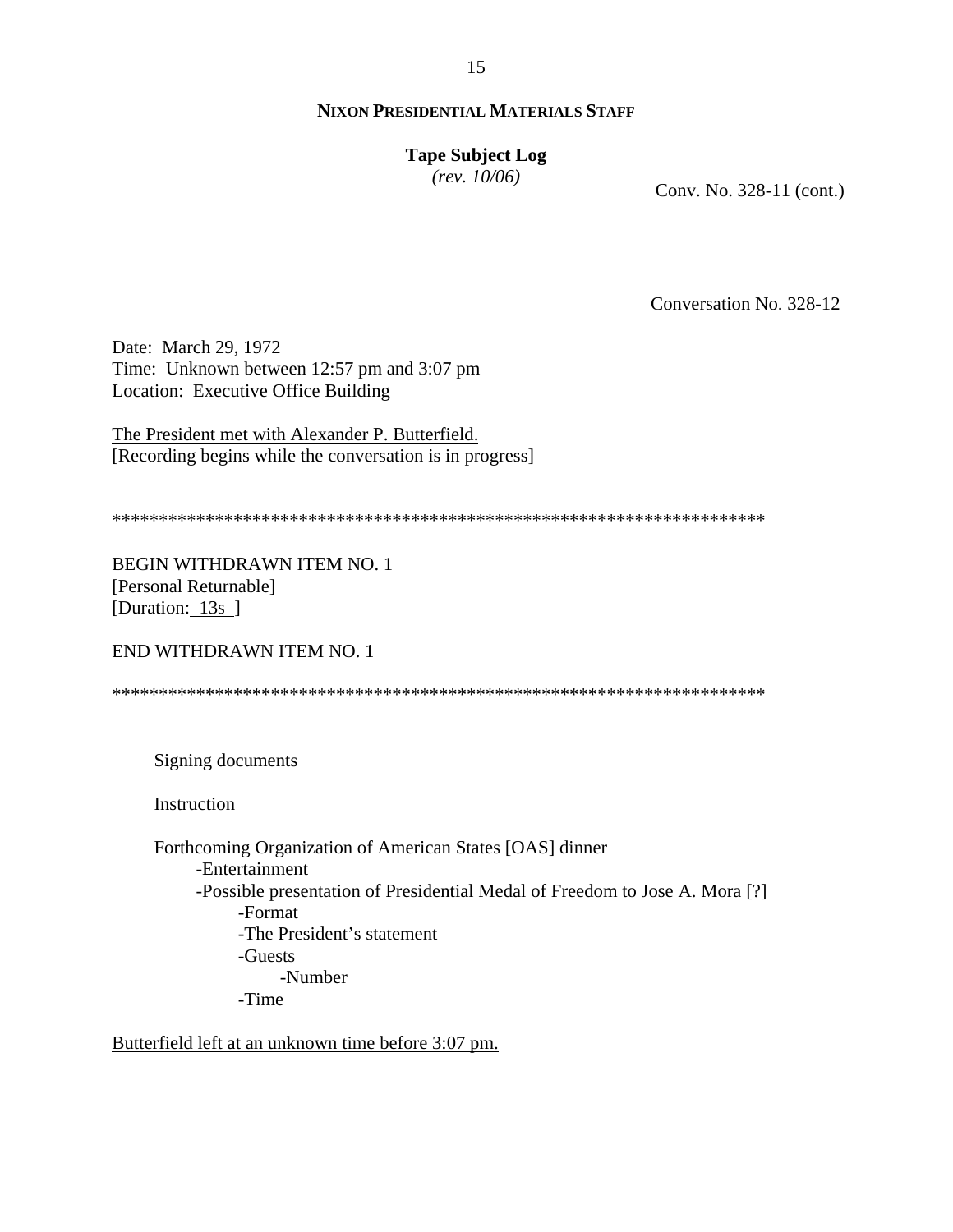#### **Tape Subject Log**

*(rev. 10/06)*

Conv. No. 328-12 (cont.)

Conversation No. 328-13

Date: March 29, 1972 Time: Unknown between 12:57 pm and 3:07 pm Location: Executive Office Building

The President dictated a letter to Luis Alvarez Echeverria.

The President's appreciation -Henry A. Kissinger's trip to Mexico -Kissinger's talk with the Foreign Minister of Mexico -Kissinger's talk with Echeverria

US-Mexican relations -Bilateral relations -Echeverria's forthcoming trip to the US -Invitation to Camp David

The President dictated a letter to Gen. William C. Westmoreland [?].

Entertainment -The President's appreciation

Conversation No. 328-14

Date: March 29, 1972 Time: Unknown between 12:57 pm and 3:07 pm Location: Executive Office Building

The President met with Manolo Sanchez.

Recording machine -Problems with operation

The President dictated a letter to Luis Alvarez Echeverria.

The President's appreciation -Courtesy to Henry A. Kissinger in Acapulco -Kissinger's work -Amount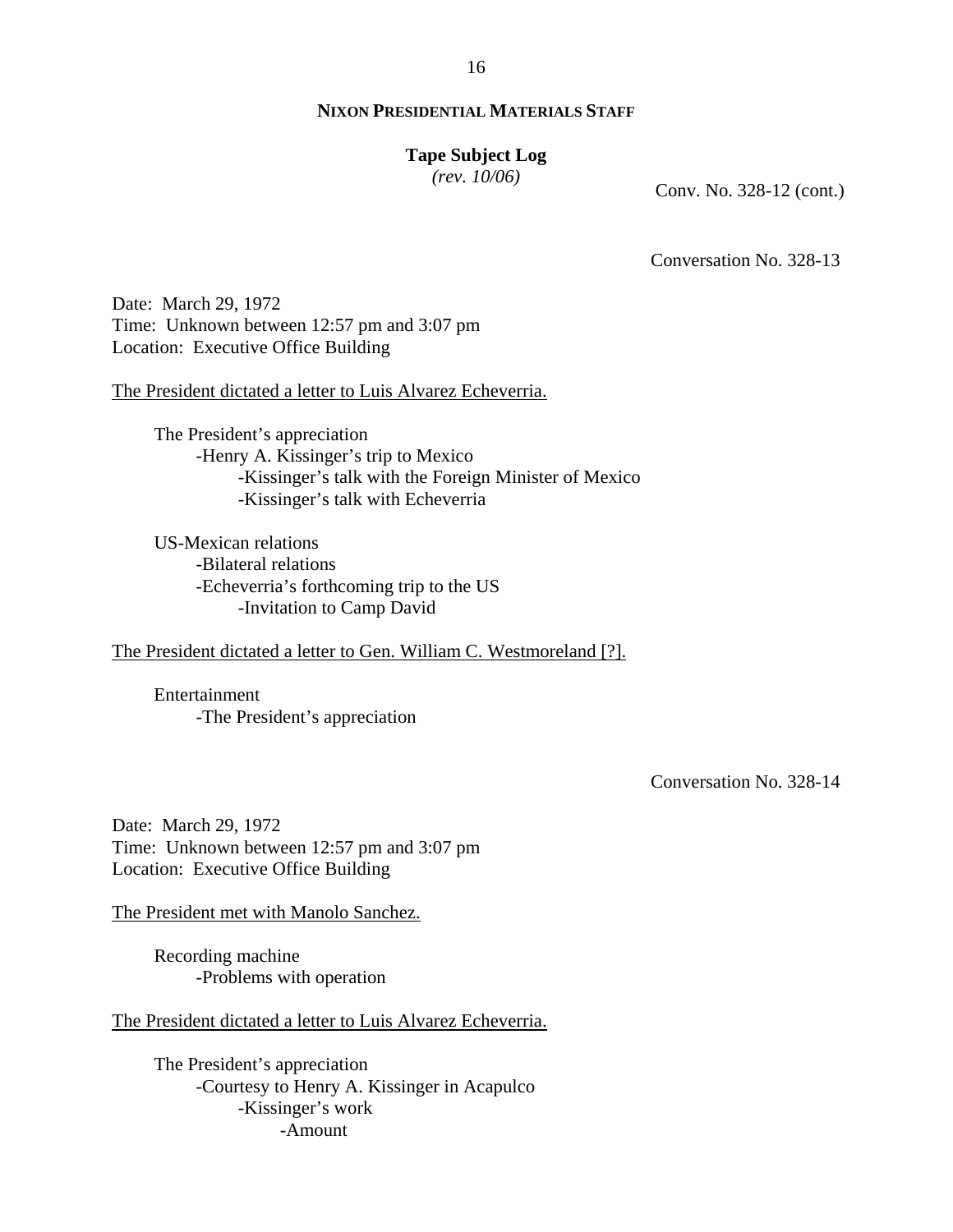#### **Tape Subject Log**

*(rev. 10/06)*

#### -Hospitality of Mexicans

#### Sanchez left at an unknown time before 3:07 pm.

Latin America

Echeverria's forthcoming visit to US -Invitation -Camp David -Reception -Time of year -Thelma C. ("Pat") Nixon

#### The President dictated a letter to Gen. William C. Westmoreland.

Army chorus -Performance at a dinner -The President's attendance -Singing -*Stout-Hearted men* -Impact on audience -The President's appreciation to "The Singing Sergeants"

#### The President dictated a letter to Norman Vincent Peale.

The President's previous conversation with H. E. Ahmad Toukan -Former Prime Minister of Jordan -Knowledge of Huseein ebn-Talal's [Hussein, King of Jordan] family -Huseein's early hardships -Assassination of grandfather -Father's health -Hussein's achievements -Toukan's view -Hussein's good temper -Hussein's mother

#### Motherhood

-The President's view

The President's conversation with Ahmad Toukan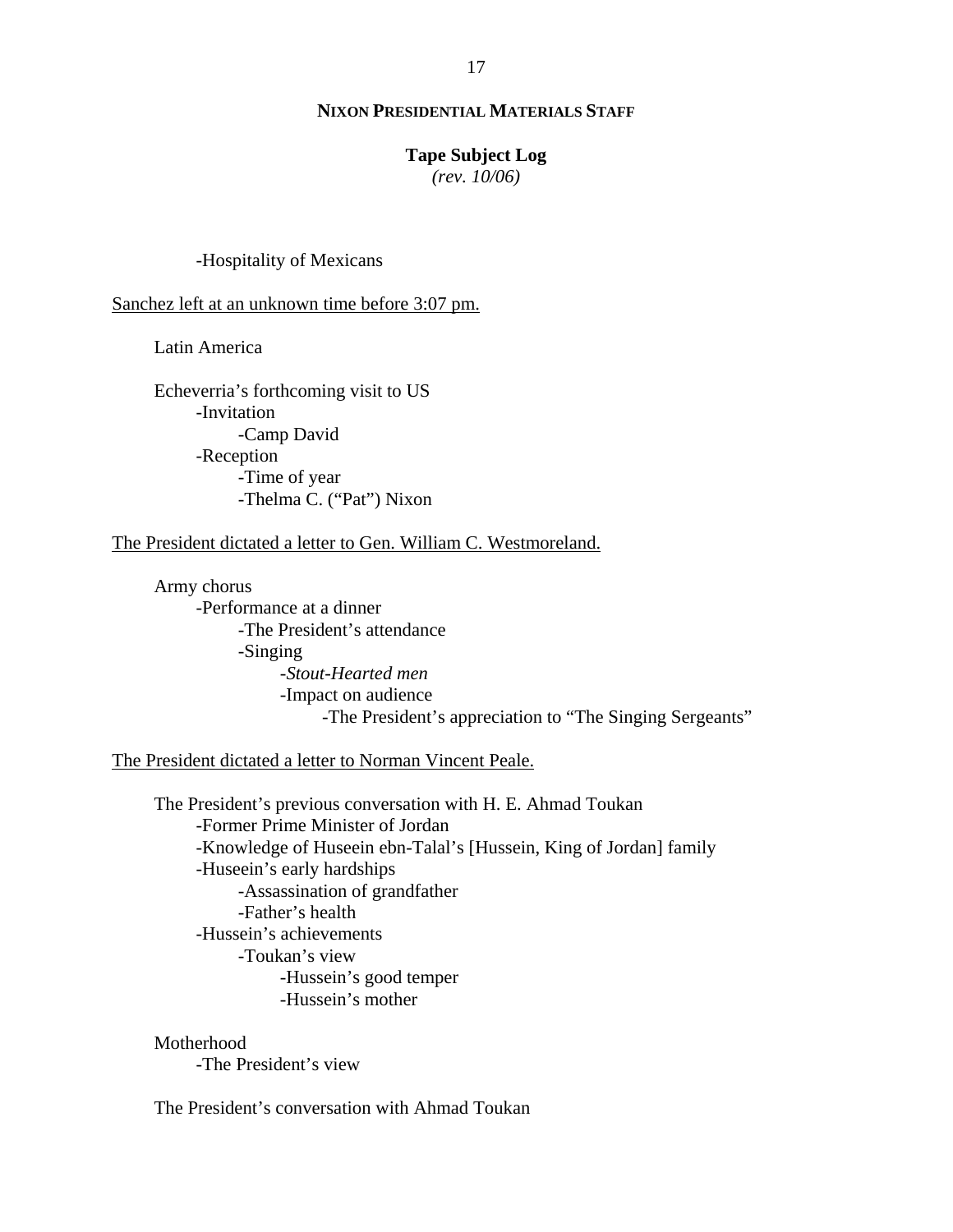#### **Tape Subject Log**

*(rev. 10/06)*

Conv. No. 328-14 (cont.)

The President replayed part of the dictation.

The President continued dictating.

Mother's Day sermon

The President' dictated a memorandum to Kissinger.

Robert Amory,Jr. -Attendance at previous dinner for Hussein -Former assistant to Allen W. Dulles -Previous conversation with the President -Incident in 1954-44 -Joseph McCarthy's investigation of Dulles -White House staff -The President's defense of Dulles -Amory's view -George Ball -1968 attack on the President -Amory's letter to the *New York Times* -Editing of letter -Eastern Establishment -Possible appointment to a board

Conversation No. 328-15

Date: March 29, 1972 Time: Unknown between 12:57 pm and 3:07 pm Location: Executive Office Building

The President talked with an unknown person.

Schedule

Conversation No. 328-16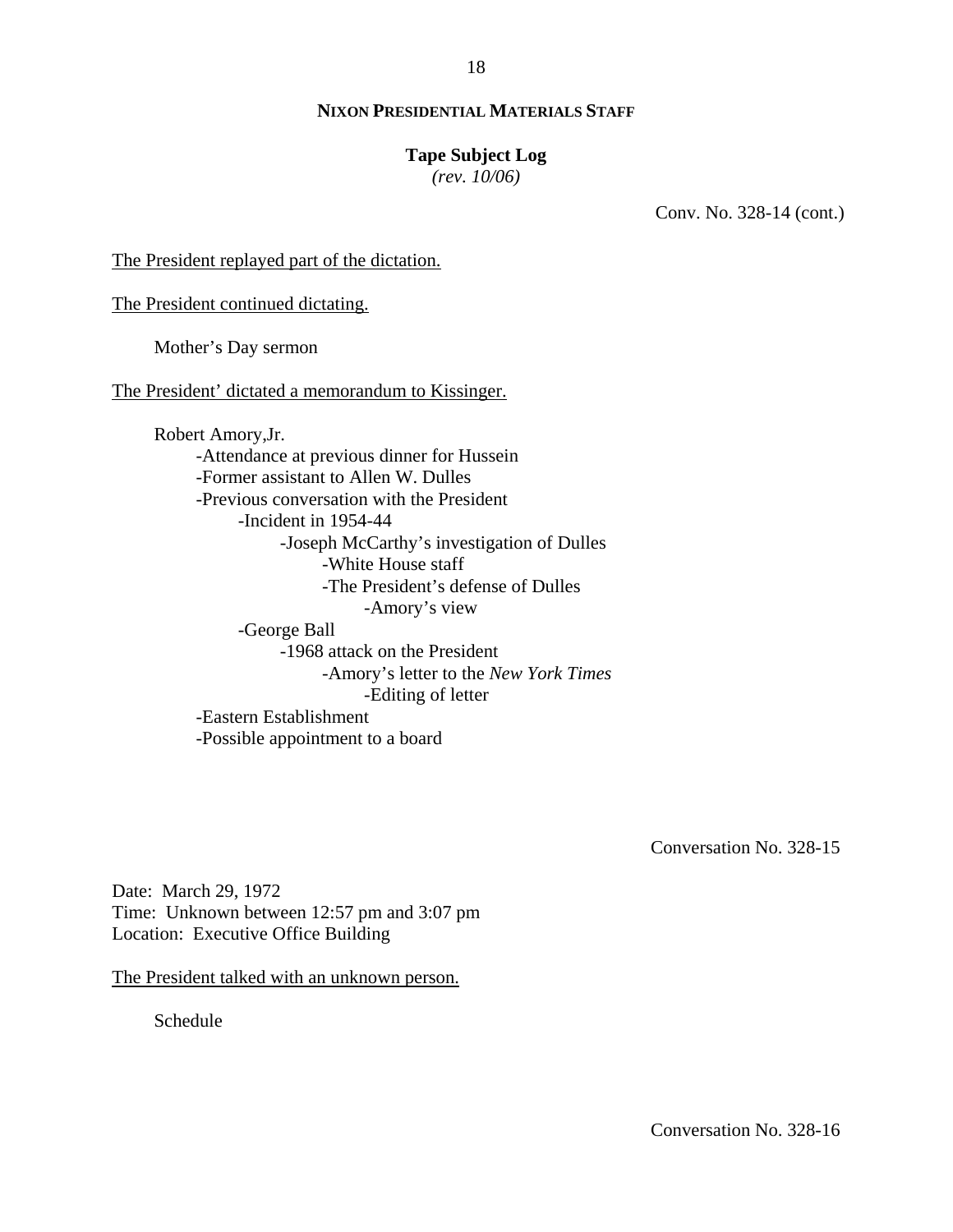## **Tape Subject Log**

*(rev. 10/06)*

Conv. No. 328-14 (cont.)

Date: March 29, 1972 Time: Unknown between 12:57 pm and 3:07 pm Location: Executive Office Building

#### The President met with Manolo Sanchez.

The President's schedule

Tape

-Transcription

Sanchez left at an unknown time before 3:07 pm.

Conversation No. 328-17

Date: March 29, 1972 Time: Unknown between 12:57 pm and 3:07 pm Location: Executive Office Building

The President talked with the White House operator

[See Conversation No. 22-43]

Conversation No. 328-18

Date: March 29, 1972 Time: Unknown between 12:57 pm and 3:07 pm Location: Executive Office Building

The President met with Manolo Sanchez.

Weather

Task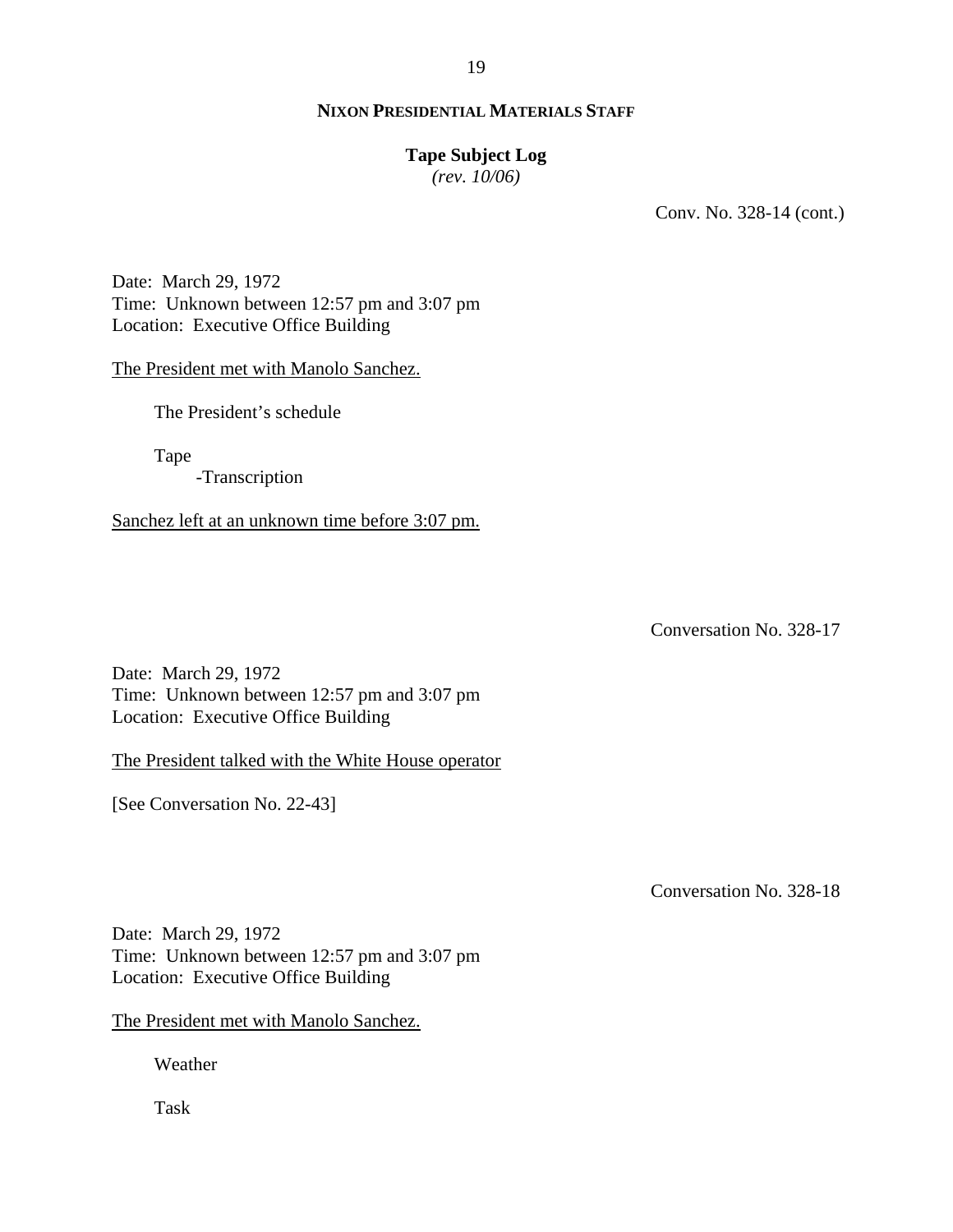20

## **NIXON PRESIDENTIAL MATERIALS STAFF**

#### **Tape Subject Log**

*(rev. 10/06)*

Sanchez left at an unknown time before 3:07 pm.

Conversation No. 328-19

Date: March 29, 1972 Time: 3:07 pm - 3:15 pm Location: Executive Office Building

The President talked with Clark MacGregor.

Manolo Sanchez left at an unknown time between 3:07 pm and 3:15 pm.

[See Conversation No. 22-44]

Conversation No. 328-20

Date: March 29, 1972 Time: Unknown between 3:15 pm and 3:50 pm Location: Executive Office Building

The President talked with H. R. ("Bob") Haldeman.

Haldeman's meeting

Meeting with the President

Conversation No. 328-21

Date: March 29, 1972 Time: Unknown between 3:15 pm and 3:50 pm Location: Executive Office Building

The President talked with an unknown person.

A dinner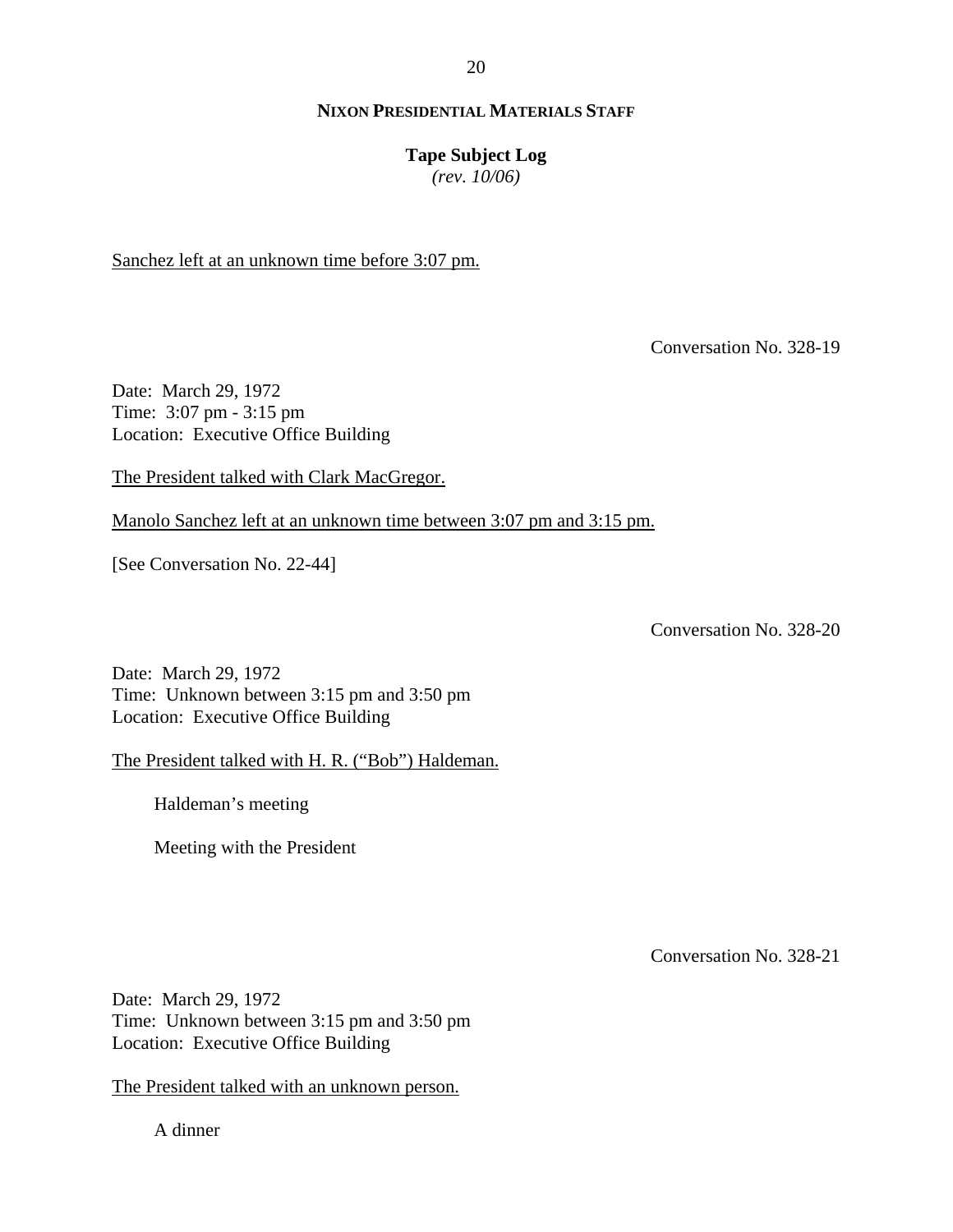#### **Tape Subject Log**

*(rev. 10/06)*

-Deputy Secretary of Defense -Robert [surname unintelligible]

Conversation No. 328-22

Date: March 29, 1972 Time: 3:50 pm - 3:51 pm Location: Executive Office Building

Julie Nixon Eisenhower talked with the President.

[See Conversation No. 22-45; one item has been withdrawn from the conversation]

Conversation No. 328-23

Date: March 29, 1972 Time: 4:00 pm - 4:48 pm Location: Executive Office Building

The President met with H. R. ("Bob") Haldeman.

[International Telephone and Telegraph [ITT] case -John N. Mitchell -Robert C. Mardian -Wallace Johnson -ITT lawyer -An affidavit -Edwin Reinecke -Indictment of Mitchell -Johnson -A lawyer's testimony -James O. Eastland -Call to Mardian -Hearings -Richard G. Kleindienst confirmation -Termination of hearings -Witnesses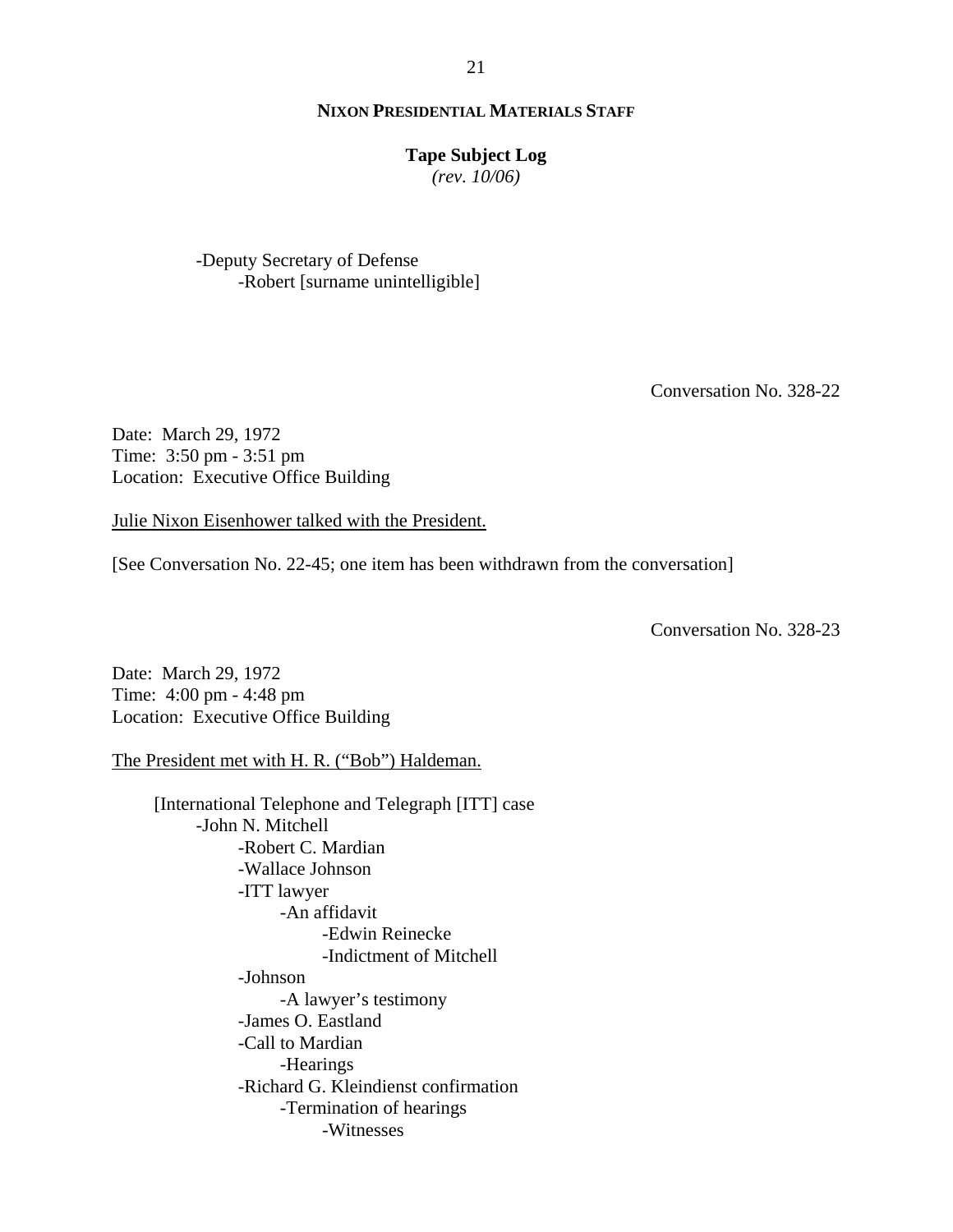## **Tape Subject Log**

*(rev. 10/06)*

 -ITT lawyer -Harold S. Geneen -Current strategy -Kleindienst confirmation -Postponement -Problems -Eastland's weaknesses -Hugh Scott -Clark MacGregor's analysis -Scott, Charles McC Mathias, Jr. -Roman L. Hruska and Edward J. Gurney -Birch E. Bayh, Jr. -Marlow W. Cook -Charles W. Colson's view -Kleindienst -Peter M. Flanigan -Options -Floor vote to recommit -Committee vote -Kleindienst -Withdrawal of nomination -Statement -Timing -Colson's strategy -John V. Tunney, Edward M. Kennedy -Press -*Life* magazine charges -Herbert G. Klein -Severance of issue -Problems -Goals of strategy -Hearings -Mitchell -Eastland -ITT lawyer -Testimony -Reinecke -Affidavit -Amount -Dita D. Beard -Kennedy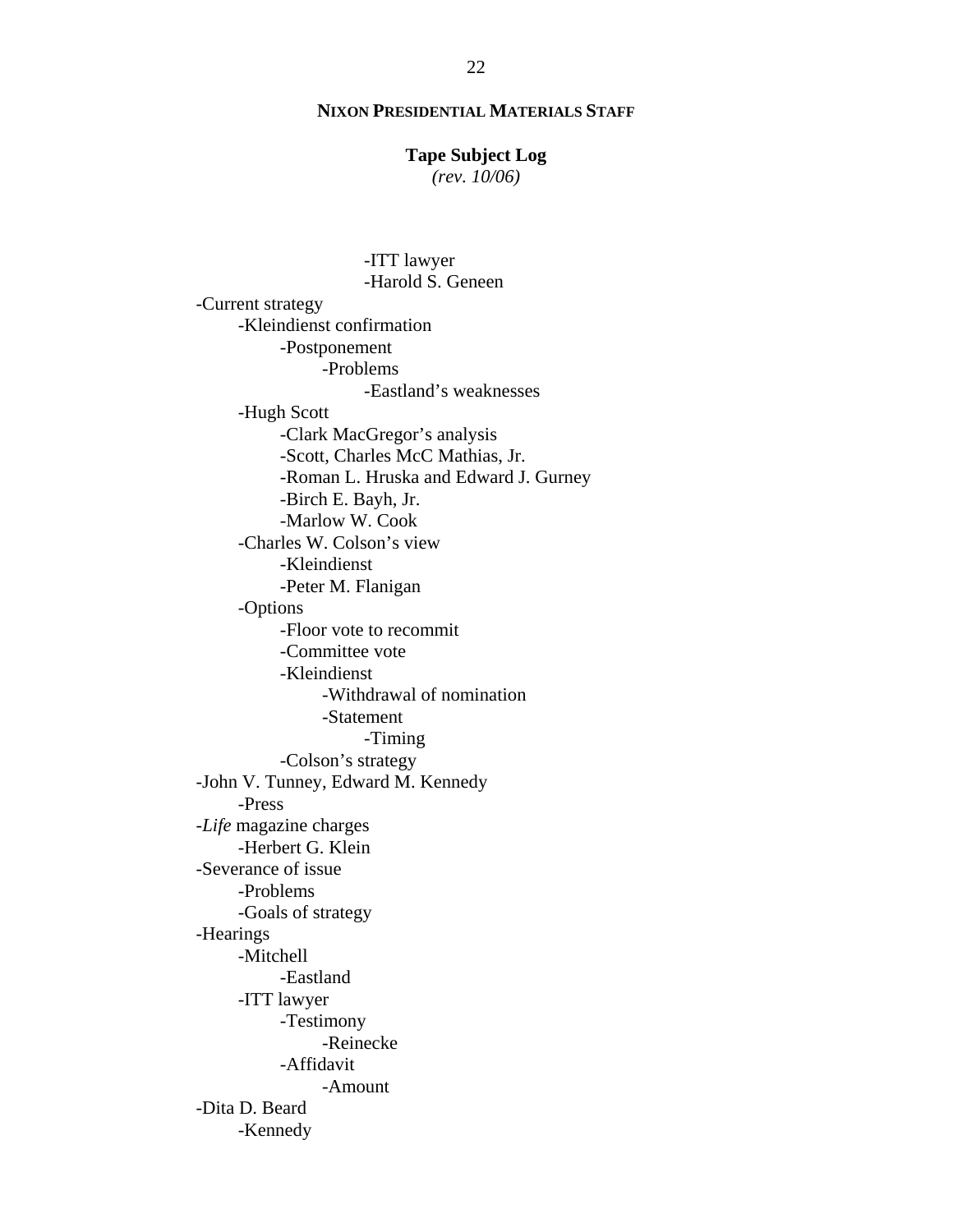## **Tape Subject Log**

*(rev. 10/06)*

Conv. No. 328-23 (cont.)

-Harold S. Geneen -Testimony -Flanigan -Role in case -Testimony -Samuel J. Ervin, Jr.'s committee -Ervin's aims -Executive privilege -Meeting -Arrangements -Letter to Hruska -Explanation -Ervin's rejection -MacGregor's negotiations -Ervin -Executive privilege -Investigation -Political motives -Colson and MacGregor -Eastland -Relationship with Mitchell -Mitchell and Mardian -Concern over Kleindienst -Hearings -Mitchell's views -Problems -Mitchell's role -Call to Mathias -Scott -Severance of issue -Problems -Gurney's views -Termination -Executive session -Geneen -Eastland -Kleindienst -Failure of confirmation -Political implications -John B. Connally's views -Withdrawal of nomination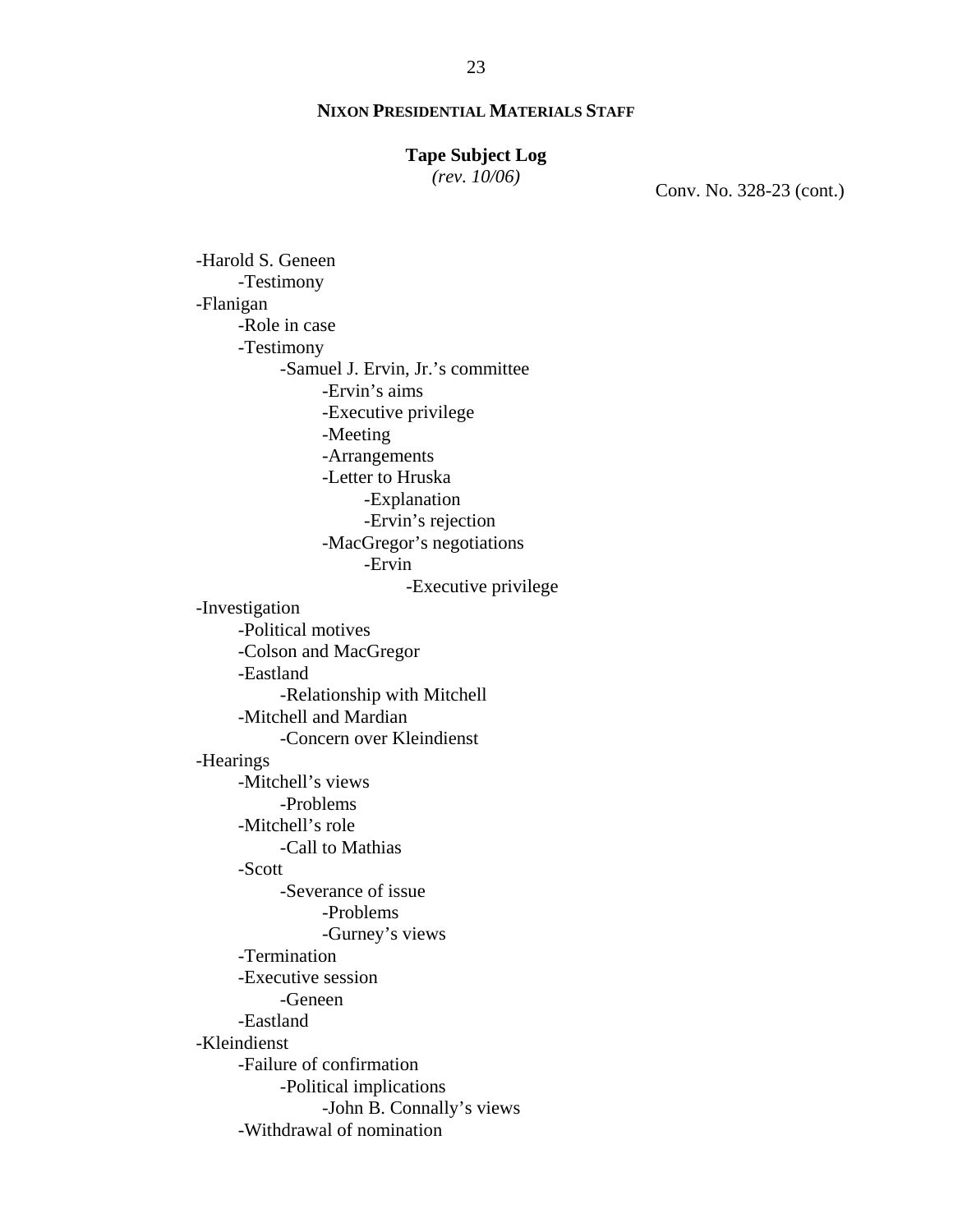#### **Tape Subject Log**

*(rev. 10/06)*

Conv. No. 328-23 (cont.)

-Problems -Colson's view -Handling -Committee hearings -Kleindienst's statement -Filibuster -Circumstances -Likelihood -Votes to confirm -Hearings -Termination -Michael J. Mansfield -Reopening -Filibuster -Democratic strategy -Eastland -Mansfield -Removal from political campaign -Handling -Colson's view -Need to act -Timing -Strategy -Timing -Hearings -Reopening -Mitchell -Handling of confirmation -Dealings with the White House -Bryce N. Harlow -John D. Ehrlichman -MacGregor -Meeting with President -Discussion -Haldeman -Withdrawal of nomination -Colson's view -Meeting -MacGregor -Ehrlichman -Colson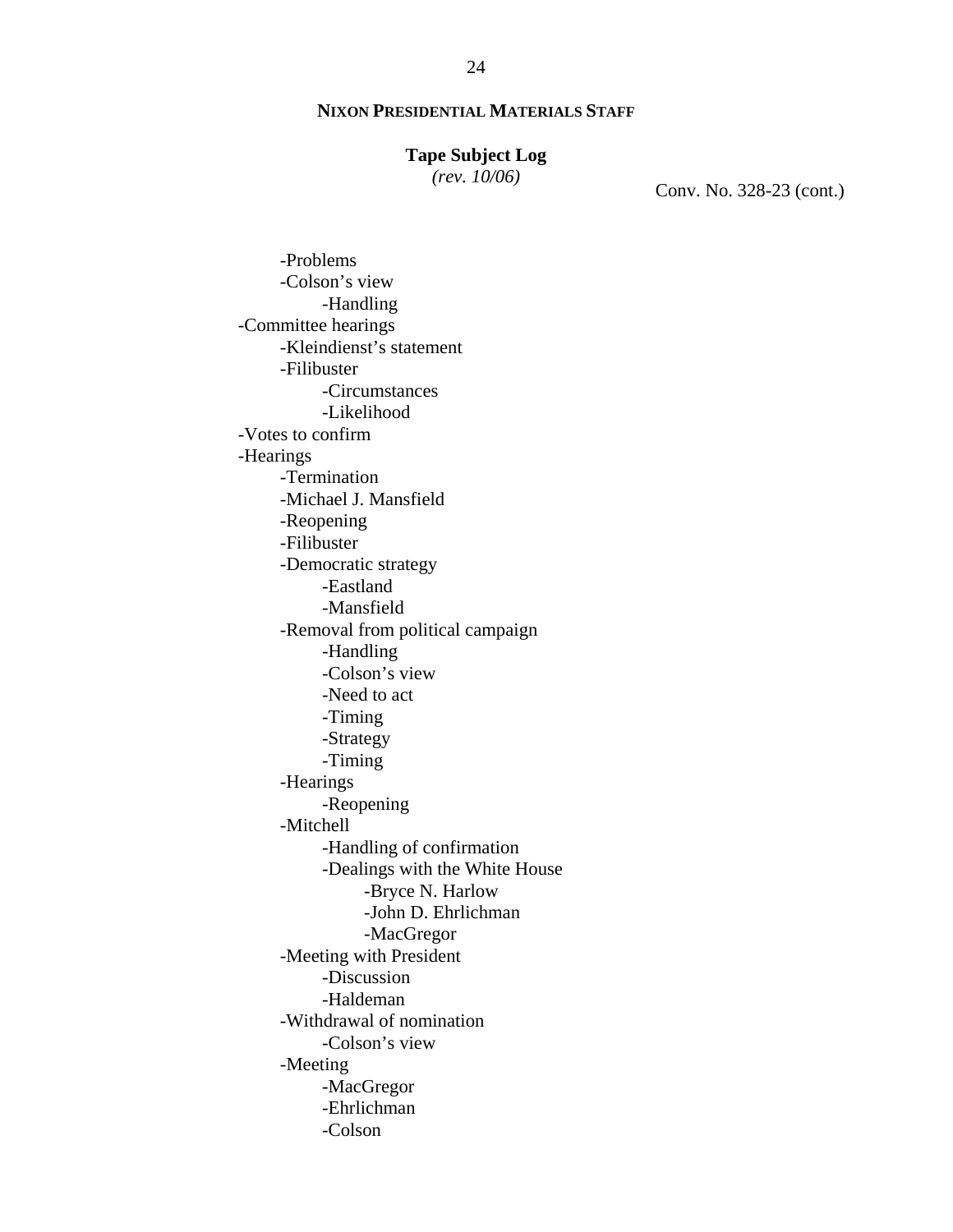#### **Tape Subject Log**

*(rev. 10/06)*

Conv. No. 328-23 (cont.)

 -Call to Kleindienst -Meeting with the President and Haldeman -Place

Haldeman talked with the White House operator at an unknown time between 4:00 pm and 4:48 pm.

[Conversation No. 328-23A]

[See Conversation No. 22-46]

[End of telephone conversation]

ITT case -Hearings -Kleindienst

[Haldeman talked with Kleindienst at an unknown time between 4:00 pm and 4:48 pm]

[Conversation No. 328-23B]

[See Conversation No. 22-46]

[End of telephone conversation]

Forthcoming meeting with Kleindienst -Entrance -Walk to the White House -Haldeman's call -Kleindiensts's reaction

The President and Haldeman left at 4:48 pm.

Conversation No. 328-24

Date: April 3, 1972 Time: Unknown between 11:49 am and 12:55 pm Location: Executive Office Building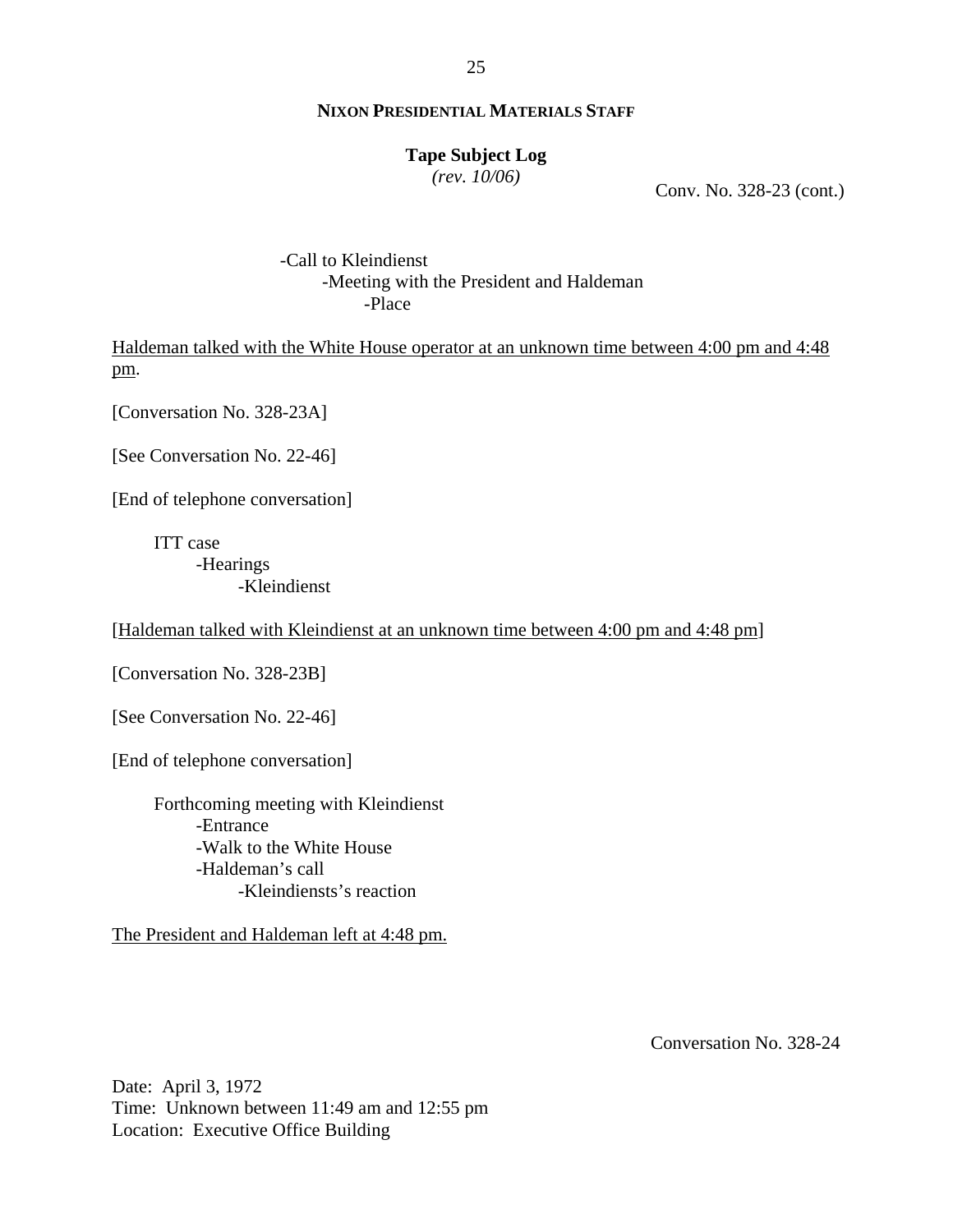## **Tape Subject Log**

*(rev. 10/06)*

Conv. No. 328-23 (cont.)

The President met with Manolo Sanchez.

\*\*\*\*\*\*\*\*\*\*\*\*\*\*\*\*\*\*\*\*\*\*\*\*\*\*\*\*\*\*\*\*\*\*\*\*\*\*\*\*\*\*\*\*\*\*\*\*\*\*\*\*\*\*\*\*\*\*\*\*\*\*\*\*\*\*\*\*\*\*

BEGIN WITHDRAWN ITEM NO. 1 [Personal Returnable] [Duration: 17s ]

END WITHDRAWN ITEM NO. 1

\*\*\*\*\*\*\*\*\*\*\*\*\*\*\*\*\*\*\*\*\*\*\*\*\*\*\*\*\*\*\*\*\*\*\*\*\*\*\*\*\*\*\*\*\*\*\*\*\*\*\*\*\*\*\*\*\*\*\*\*\*\*\*\*\*\*\*\*\*\*

Sanchez left at an unknown time before 12:55 pm.

Conversation No. 328-25

Date: April 3, 1972 Time: 12:55 pm - 1:28 pm Location: Executive Office Building

The President met with Henry A. Kissinger.

A meeting -Arrangements

Vietnam

-Air strikes -Time -Weather -March 8, 1972 strikes -The President's recollections -Demilitarized zone [DMZ] -Surface to air missiles [SAMs] sites -Strikes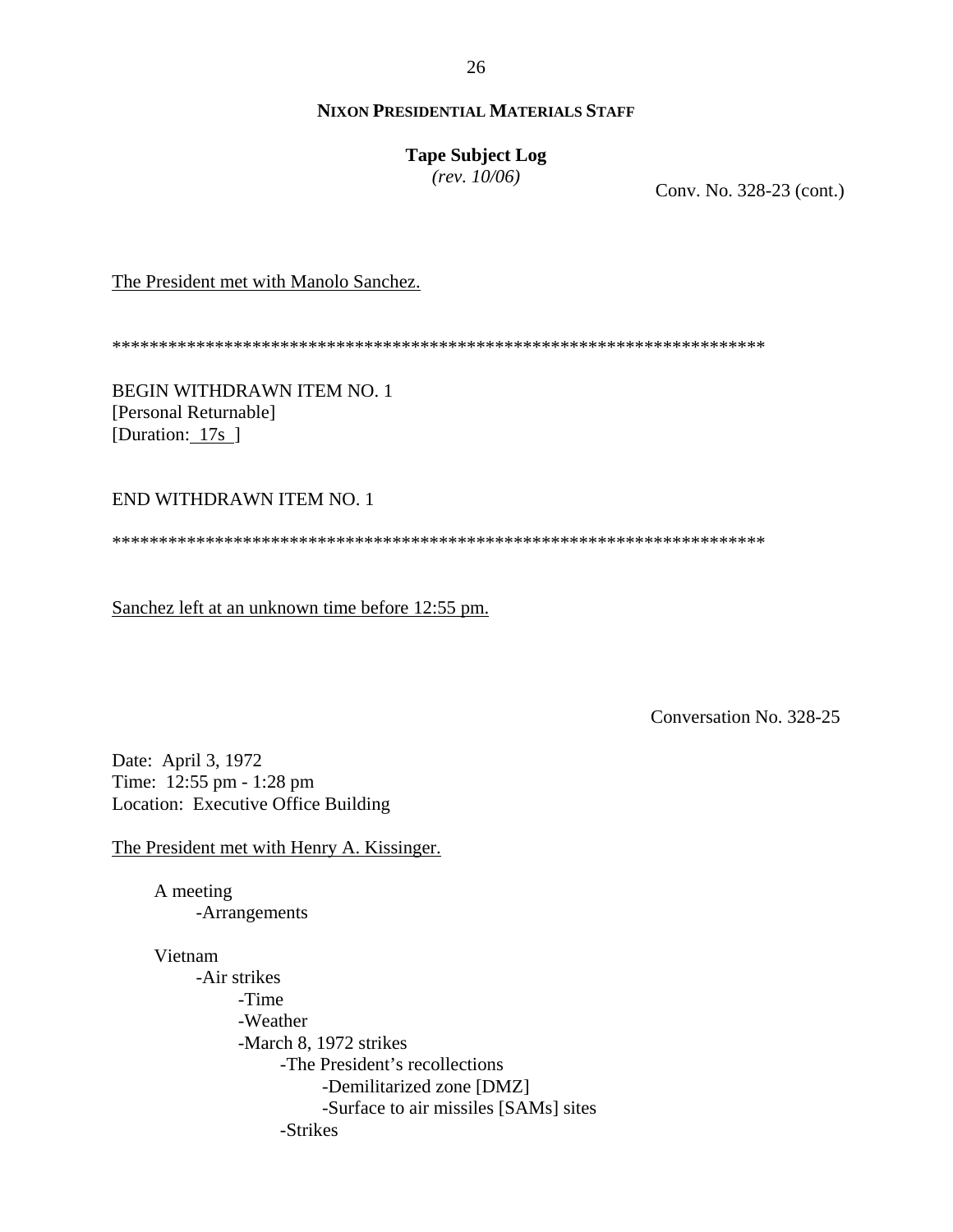#### **Tape Subject Log**

*(rev. 10/06)*

Conv. No. 328-25 (cont.)

 -Kissinger's view -Authority for military strikes -Soviet Union and the People's Republic of China [PRC] -Kissinger's opposition -Kissinger's forthcoming call to Alexander M. Haig, Jr.

Kissinger talked with an unknown person at an unknown time between 12:55 pm and 1:28 pm.

[Conversation No. 328-25A]

Requested a call to Haig

[End of telephone conversation]

Kissinger talked with Haig at an unknown time between 12:55 pm and 1:28 pm.

[Conversation No. 328-25B]

Kissinger's schedule

Vietnam

-Air strikes -Authority -March 8, 1972 request from the Joint Chiefs of Staff [JCS]

[End of telephone conversation]

#### Vietnam

-Air strikes -SAM sites -Authorization -Denial of requests -North Vietnam build up -Reports -Number of sorties -Limitation -Adm. Thomas h. Moorer's report on the Air Force -Sorties -Number -The President's interest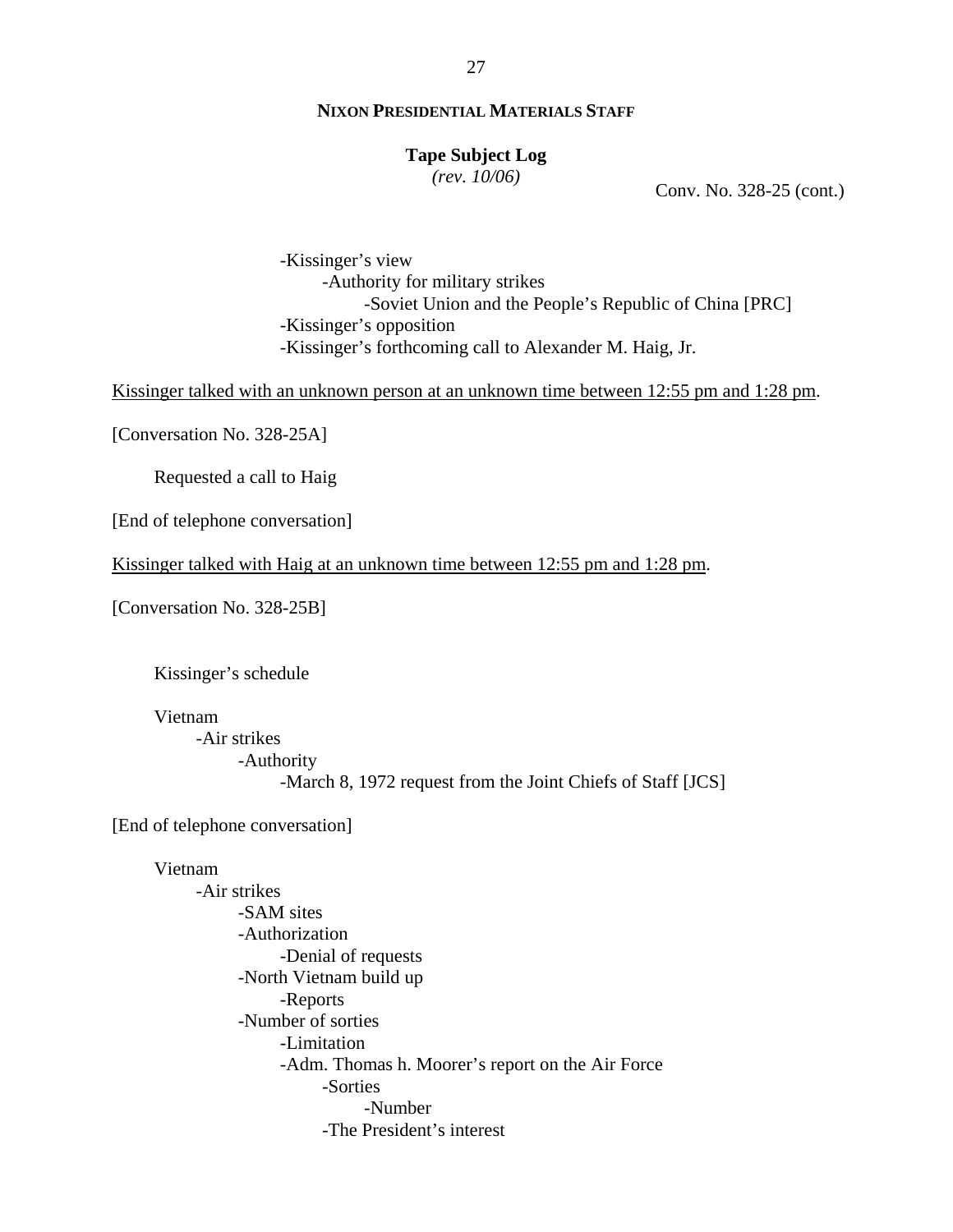#### **Tape Subject Log**

*(rev. 10/06)*

Conv. No. 328-25 (cont.)

 -Kissinger's view -Compared to Laos operation -Gen. Creighton W. Abrams, Jr. -Proposals -[David] Kenneth Rush -Gen. Robert E. Pursley -Kissinger's view -Melvin R. Laird -Soviets -Kissinger's forthcoming conversation with Anatoliy F. Dobrynin -Kissinger' forthcoming message to the Chinese -Kissinger's view -Berlin Agreement -Situation in Vietnam -Soviet military equipment -US air strike -Leonid I. Brezhnev's letter -Pressure on the North Vietnamese -Soviet Union -PRC -Brezhnev's possible meeting with William P. Rogers -Air strikes -Press reports -The President's view -Press -The President's view -Compared to Laos operation -Kissinger's briefing of H. R. ("Bob") Haldeman, John A. Scali and Ronald L. Ziegler -Herbert g. Klein -Scali -Department of Defense, State Department -Reports -Anticipated loss of territory -State department -North Vietnamese crossing of the DMZ -Geneva agreement of 1954 -Defense Department statement -North Vietnamese units across the DMZ -North Vietnamese offensive -South Vietnamese resistance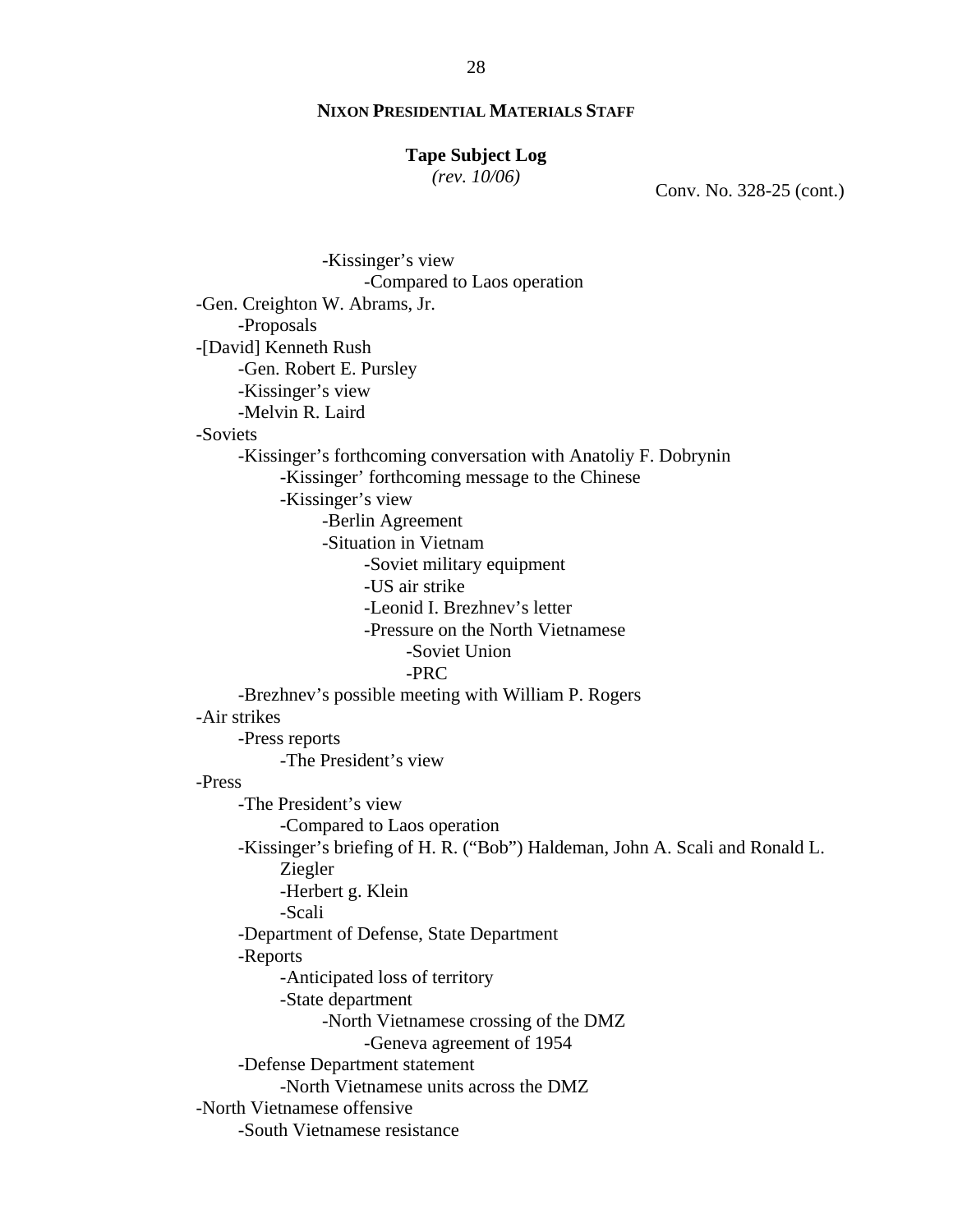#### **Tape Subject Log**

*(rev. 10/06)*

Conv. No. 328-25 (cont.)

-Intensity -Kissinger's view -Moorer's view -Artillery -South Vietnamese armor -Number -Defense line -Dong Ha -Quang Tri -Hue -Tanks -Use of air power -Weather -North Vietnamese casualties -Compared to Laos operation -Public relations -Rogers, Laird -Public comments -Sense of crisis -The President's contacts -Rogers -Laird -Moorer -Washington Special Actions Group [WSAG] meeting -Department of defense, state department -Bureaucracy -Laird -Rogers -Public comments -Kissinger's possible public comments -Laird -Press conference -Bombing -South Vietnam -South Vietnam -Capacities -North Vietnam -Destruction in the North -Hypothetical attacks -Gen. Douglas MacArthur -Hanoi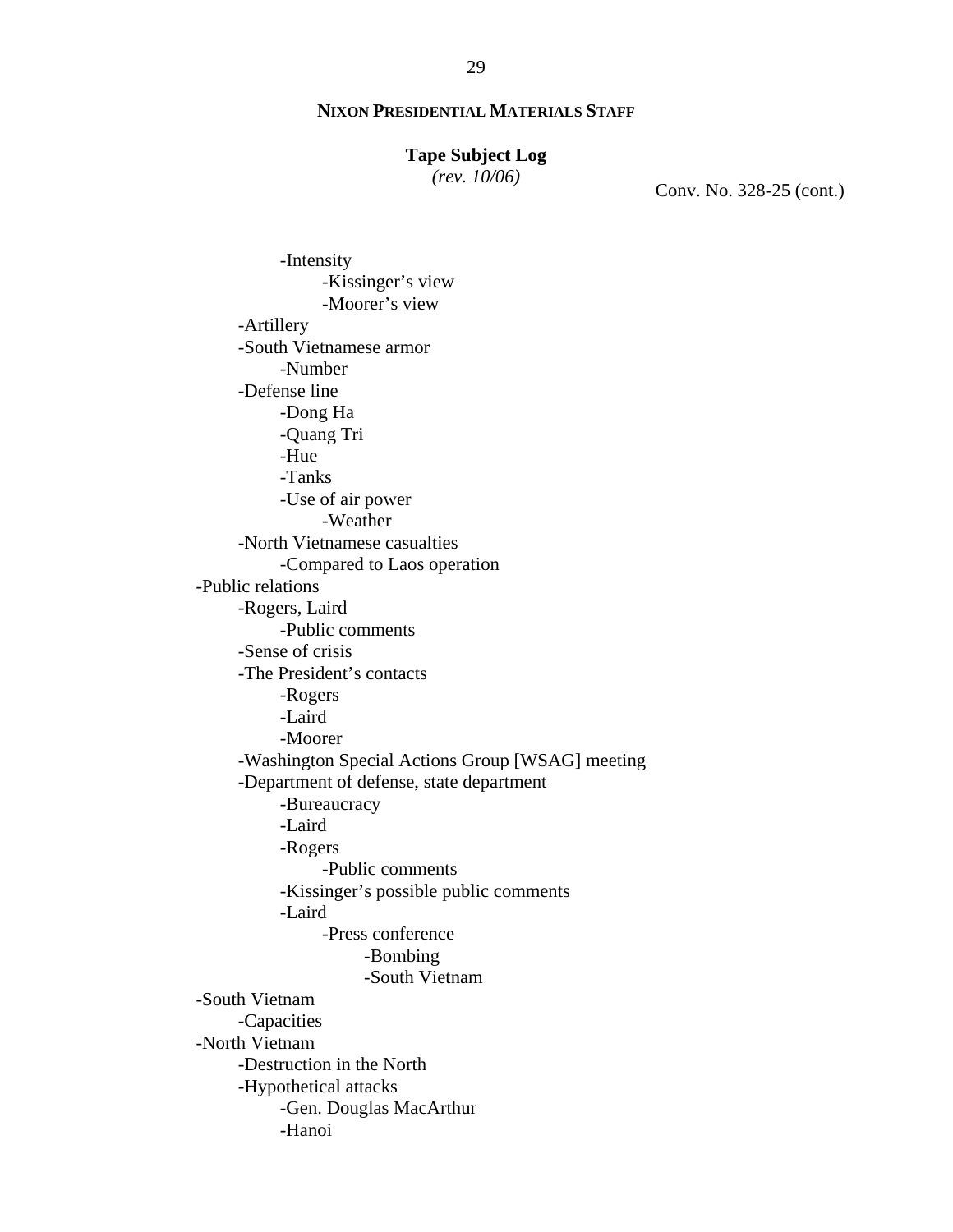#### **Tape Subject Log**

*(rev. 10/06)*

Conv. No. 328-25 (cont.)

Cambodia -News summary -Phnom Penh -North Vietnam presence -Movement -South Vietnamese border -Tay Ninh province

#### Vietnam

-Nguyen Van Thieu -Troops in Saigon -Vietnamization -Withdrawal of US troops -Noncommunist nations' fight against Communism -The President's and Kissinger's doubts -Laird -South Vietnam -Survival -Cambodia invasion -Laos -Compared to British and French experience in 1918 -Incidents of mass surrender -North Vietnamese artillery and tank attacks

#### An unknown person entered and left at an unknown time between 12:55 pm and 1:28 pm.

-Artillery -Technology -Kissinger's view -North Vietnamese artillery -Moorer's report -II Corps fire bases -The President's view -Leadership -Kissinger's view -Haig -Vietnamization -Air strikes -Reports on damage -The president's goals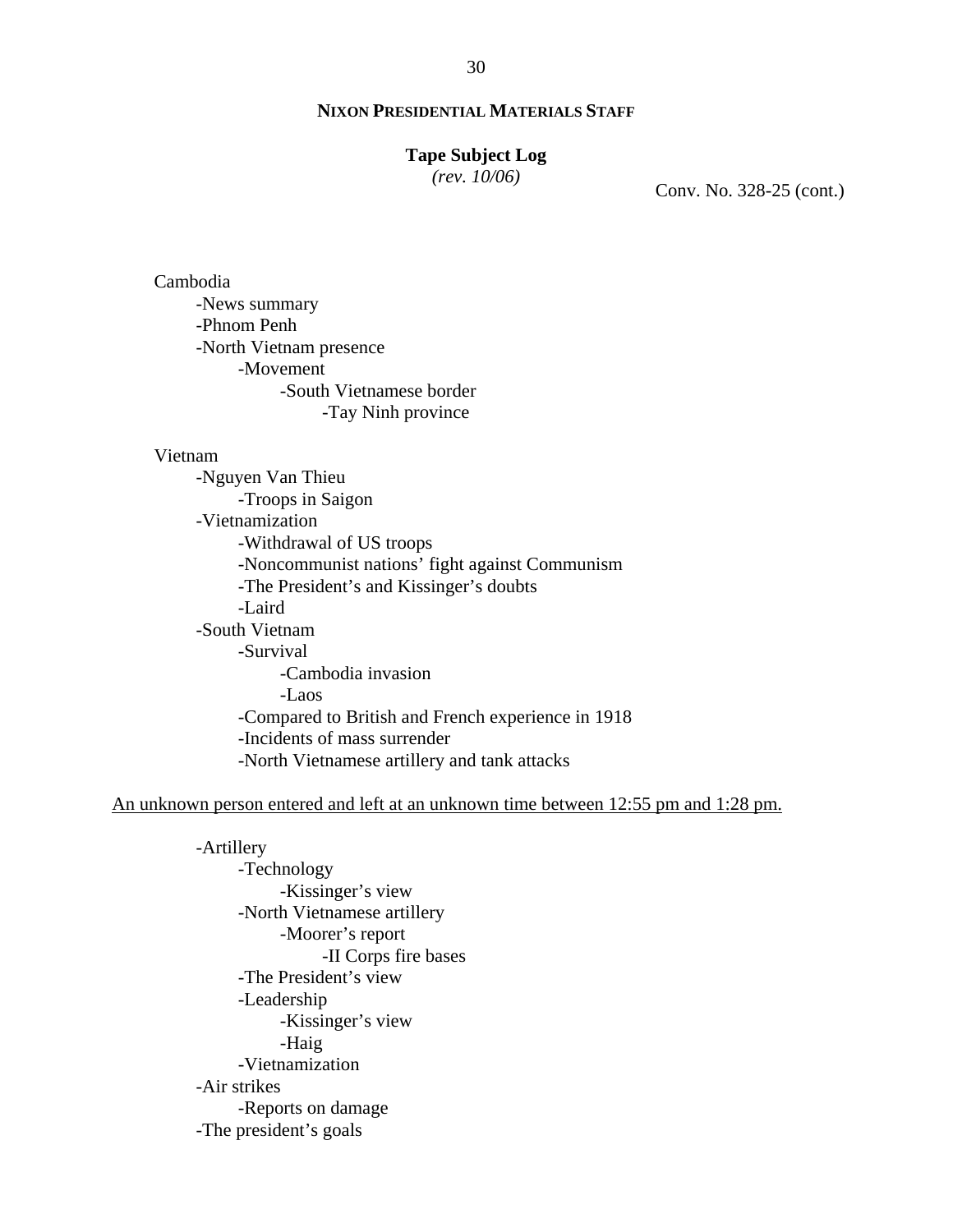#### **Tape Subject Log**

*(rev. 10/06)*

Conv. No. 328-25 (cont.)

-Safety of US forces -Press -Public relations -Survival of South Vietnam -US press -Loyalty to the nation -Depiction of North Vietnam -Kissinger's view -Laos -North Vietnamese offensive -Use of air power -Importance -Laos -Hue and Da Nang -Possible fall -Impact on US withdrawal -Timing -The President's forthcoming trip to the Soviet Union -Possibility -Air Force -Consequences -Necessity for US action -US options -Impact of US defeat -PRC -Soviet Union -Indonesia -Japan -Laird -Politics -US bombing -Soviet Union -PRC -Soviet response -Influence on the North Vietnamese -Forthcoming US-Soviet summit -US offer to the Soviets -South Vietnam -Thieu -Performance during offensive -Defense structure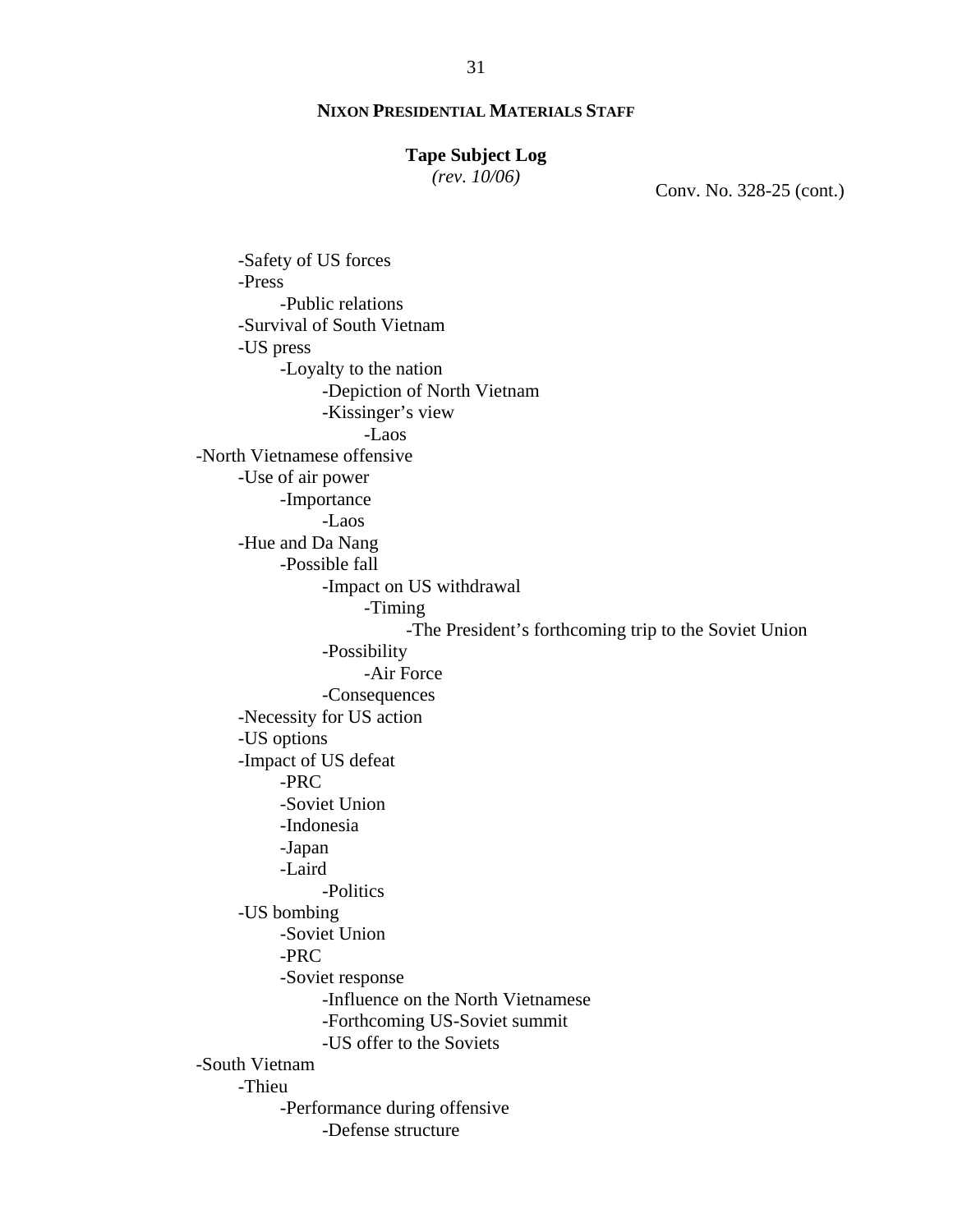#### **Tape Subject Log**

*(rev. 10/06)*

Conv. No. 328-25 (cont.)

 -Weaponry of the North Vietnamese -Weaponry -Morale

-Losses -North Vietnamese casualties -North Vietnam -Casualty rates -Bombing

Kissinger left at 1:28 pm.

Conversation No. 328-26

Date: April 3, 1972 Time: Unknown between 1:28 pm and 2:43 pm Location: Executive Office Building

The President met with Manolo Sanchez.

\*\*\*\*\*\*\*\*\*\*\*\*\*\*\*\*\*\*\*\*\*\*\*\*\*\*\*\*\*\*\*\*\*\*\*\*\*\*\*\*\*\*\*\*\*\*\*\*\*\*\*\*\*\*\*\*\*\*\*\*\*\*\*\*\*\*\*\*\*\*

BEGIN WITHDRAWN ITEM NO. 1 [Personal Returnable] [Duration: 29s ]

END WITHDRAWN ITEM NO. 1

\*\*\*\*\*\*\*\*\*\*\*\*\*\*\*\*\*\*\*\*\*\*\*\*\*\*\*\*\*\*\*\*\*\*\*\*\*\*\*\*\*\*\*\*\*\*\*\*\*\*\*\*\*\*\*\*\*\*\*\*\*\*\*\*\*\*\*\*\*\*

Sanchez left at an unknown time before 2:43 pm.

Conversation No. 328-27

Date: April 3, 1972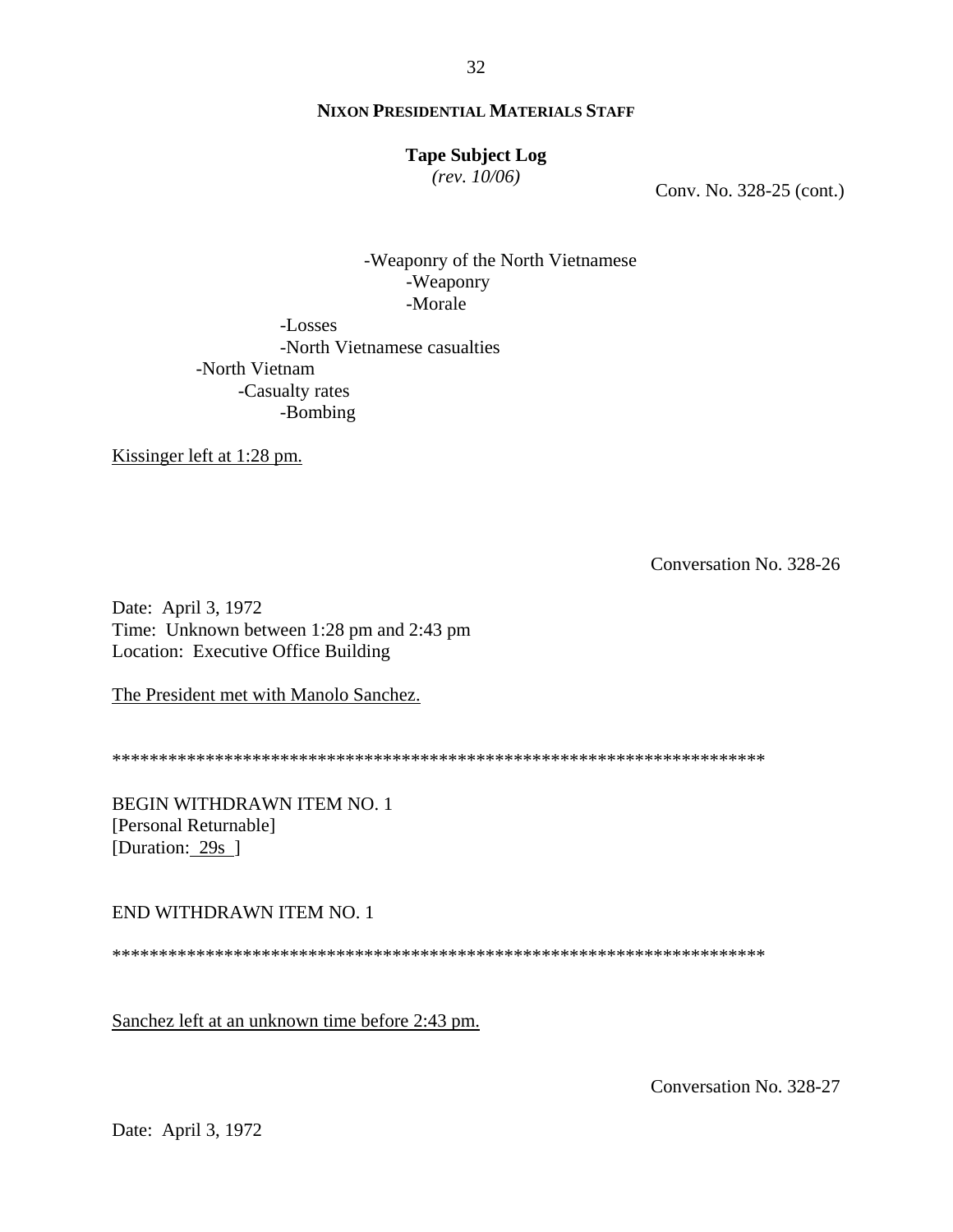## **Tape Subject Log**

*(rev. 10/06)*

Time: Unknown between 1:28 pm and 2:43 pm Location: Executive Office Building

The President met with Manolo Sanchez.

\*\*\*\*\*\*\*\*\*\*\*\*\*\*\*\*\*\*\*\*\*\*\*\*\*\*\*\*\*\*\*\*\*\*\*\*\*\*\*\*\*\*\*\*\*\*\*\*\*\*\*\*\*\*\*\*\*\*\*\*\*\*\*\*\*\*\*\*\*\*

BEGIN WITHDRAWN ITEM NO. 1 [Personal Returnable] [Duration: 4s ]

## END WITHDRAWN ITEM NO. 1

\*\*\*\*\*\*\*\*\*\*\*\*\*\*\*\*\*\*\*\*\*\*\*\*\*\*\*\*\*\*\*\*\*\*\*\*\*\*\*\*\*\*\*\*\*\*\*\*\*\*\*\*\*\*\*\*\*\*\*\*\*\*\*\*\*\*\*\*\*\*

Sanchez left at an unknown time before 2:43 pm.

Conversation No. 328-28

Date: April 3, 1972 Time: Unknown between 1:28 pm and 2:43 pm Location: Executive Office Building

The President talked with an unknown person.

 Request -Envelope

Conversation No. 328-29

Date: April 3, 1972 Time: Unknown between 1:28 pm and 2:43 pm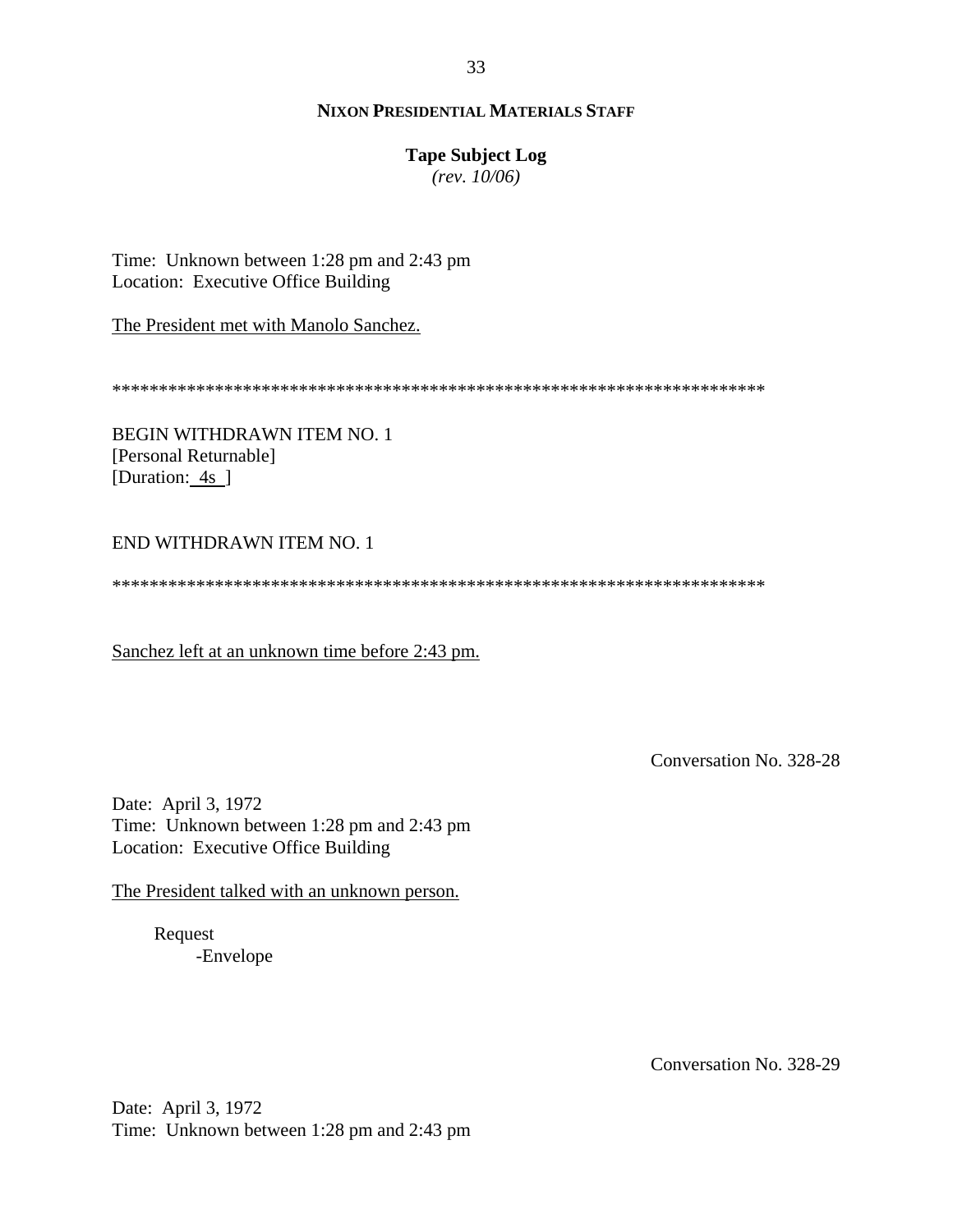#### **Tape Subject Log**

 $(rev. 10/06)$ 

Location: Executive Office Building

The President dictated a memorandum for the file.

**BEGIN WITHDRAWN ITEM NO. 1** [Personal Returnable] [Duration:  $1m 27s$ ]

## END WITHDRAWN ITEM NO. 1

Conversation No. 328-30

Date: April 3, 1972 Time: 2:43 pm - 3:05 pm Location: Executive Office Building

The President met with Rose Mary Woods.

**BEGIN WITHDRAWN ITEM NO. 1** [Personal Returnable] [Duration: 22s ]

# END WITHDRAWN ITEM NO. 1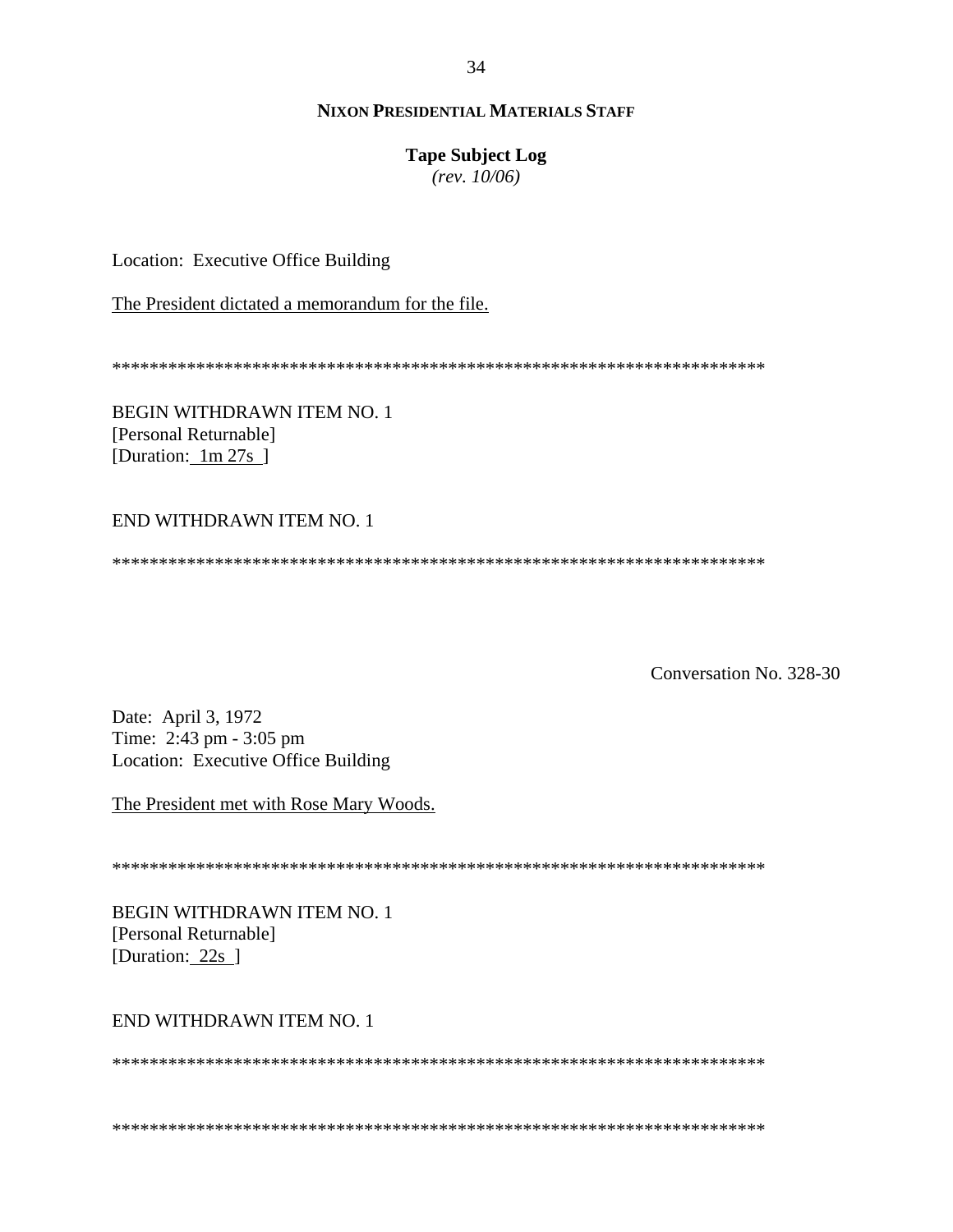#### **Tape Subject Log**

*(rev. 10/06)*

Conv. No. 328-30 (cont.)

## BEGIN WITHDRAWN ITEM NO. 2 [Privacy] [Duration: 59s ]

#### END WITHDRAWN ITEM NO. 2

\*\*\*\*\*\*\*\*\*\*\*\*\*\*\*\*\*\*\*\*\*\*\*\*\*\*\*\*\*\*\*\*\*\*\*\*\*\*\*\*\*\*\*\*\*\*\*\*\*\*\*\*\*\*\*\*\*\*\*\*\*\*\*\*\*\*\*\*\*\*

Ronald L. Ziegler entered at 2:45 pm.

Greetings

Woods left at 2:46 pm.

 William P. Rogers -Schedule -Western Europe

#### Vietnam

-Press relations -State Department -Defense -Robert J. McCloskey -Support for the Administration's position -Communiqué -Geneva Agreement of 1954 -Ziegler's forthcoming press conference -Henry A. Kissinger's forthcoming meetings with John A. Scali, H. R. ("Bob") Haldeman and Ziegler -White House involvement -Disassociation -Ziegler's statements -North Vietnamese offensive -The President's concerns -Gerald L. Warren's statement -Ziegler's forthcoming statement -Points to make -Review of situation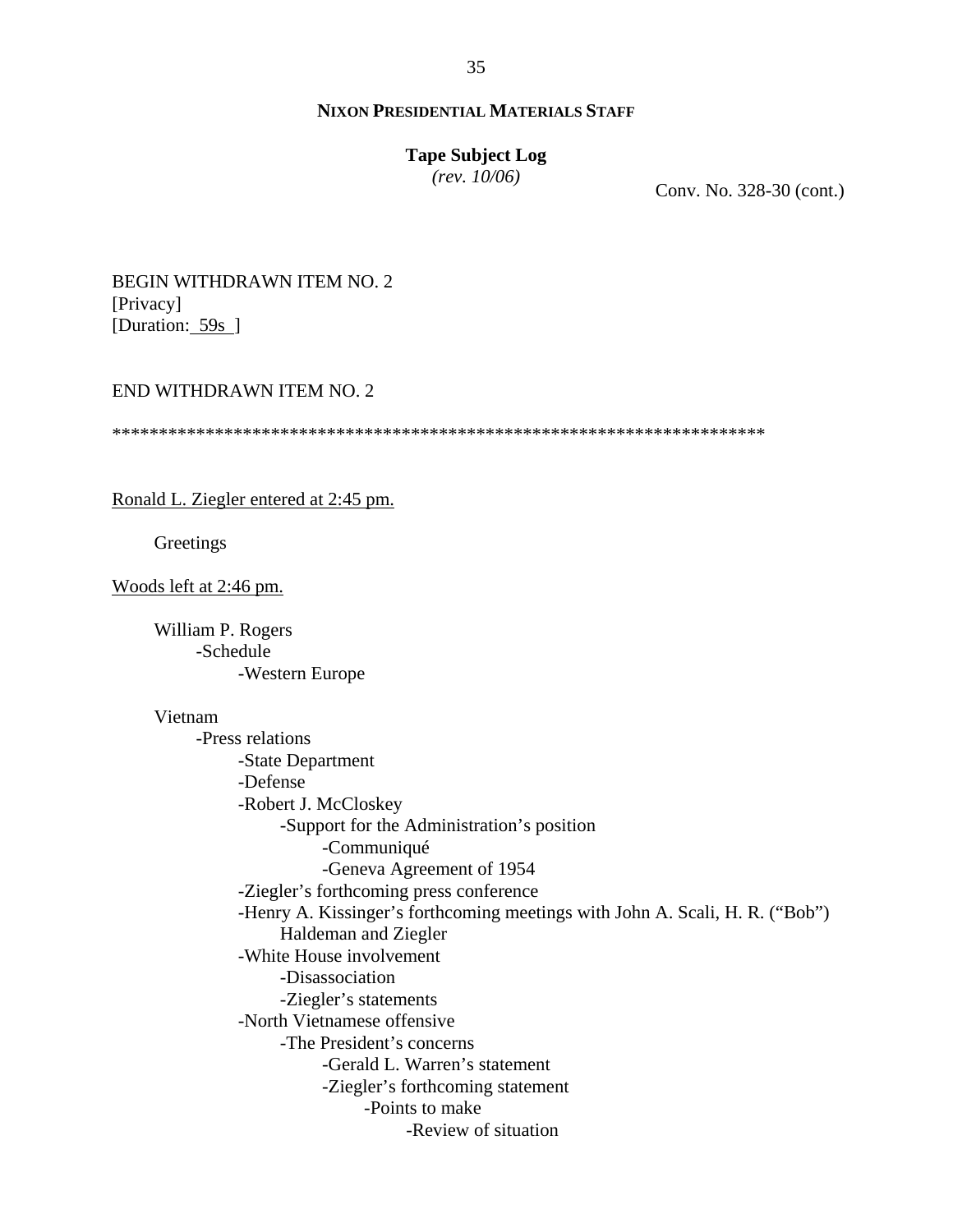#### **Tape Subject Log**

*(rev. 10/06)*

Conv. No. 328-30 (cont.)

 -US reactions -Bombing halt -Geneva Agreement of 1954 -Understandings -US reactions -US ground forces -Bombing -The President's comments -US ground forces -McCloskey's previous statement -Possibility of recommitment -Handling of statement -Ziegler's statement -Mccloskey -US position on recommitment -Kissinger's assessment -The President's forthcoming announcement && -Formulation By Ziegler -Speculation -Loss Of Territory -Press Reports, Assessment -Advantages Of Attacker -Scope Of Attack  $\sim$  -  $\sim$   $\sim$   $\sim$  -Us Reaction -Expectation -A Statement From Saigon -Us Evaluation -Extent -Ziegler's Comment -Day-To-Day Reports -American Involvement -Limitations -Air Strikes -Abrams -Comments -South Vietnamese Response -Ziegler's Statement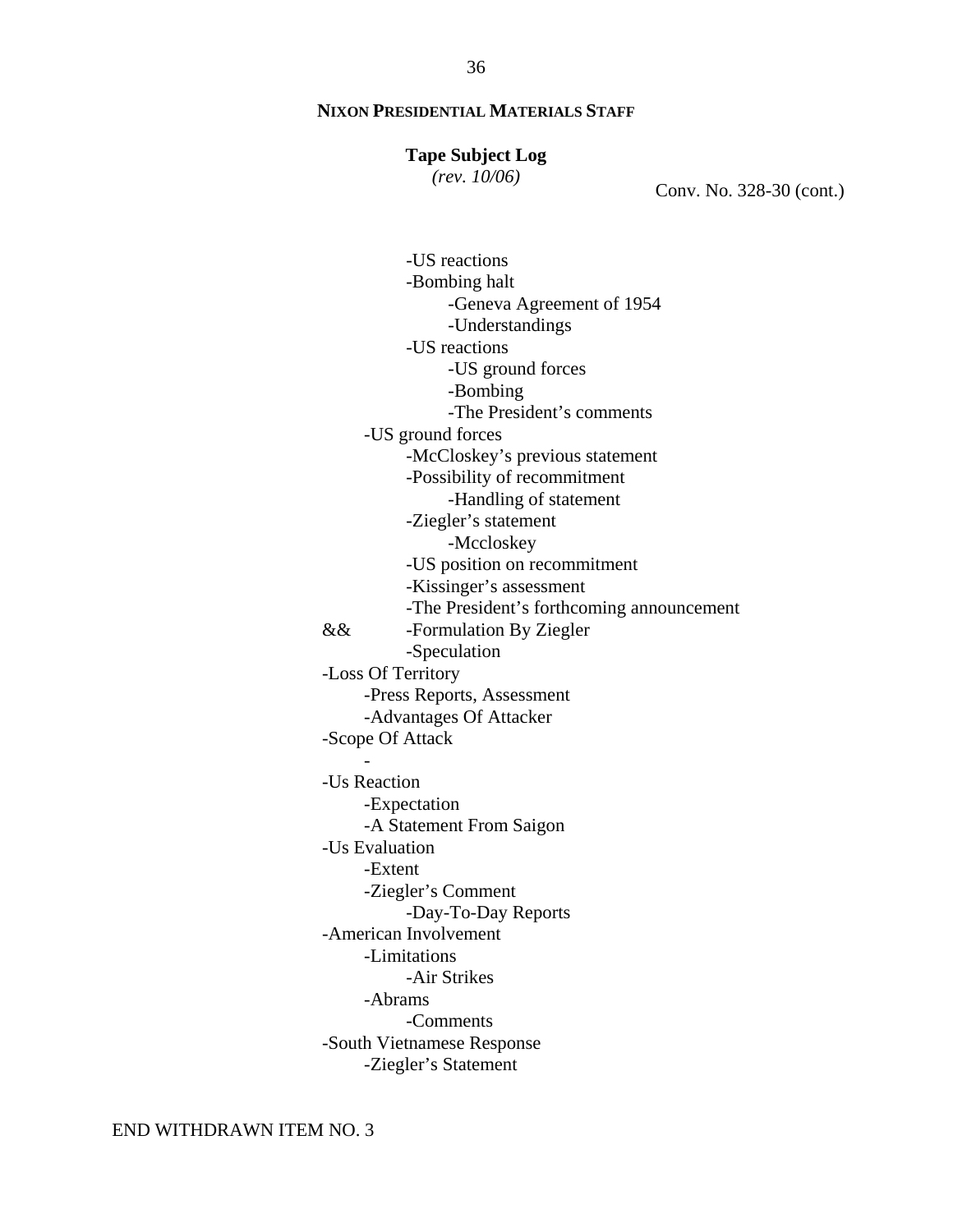37

#### **NIXON PRESIDENTIAL MATERIALS STAFF**

**Tape Subject Log** 

 $(rev. 10/06)$ 

Conv. No. 328-30 (cont.)

**ITT** case -Dita Beard -Television appearance

BEGIN WITHDRAWN ITEM NO. 4 [Personal Returnable] [Duration:  $3m 15s$ ]

#### END WITHDRAWN ITEM NO. 4

**BEGIN WITHDRAWN ITEM NO. 5** [National Security] [Duration: 2m 24s ]

> **VIETNAM** -NORTH VIETNAMESE OFFENSIVE -BREAK IN WEATHER -PRESS REPORTS -SOUTH VIETNAMESE PERFORMANCE -WWII -LOSS OF WAR BY GERMANS -BRITISH LOSSES -GERMAN OFFENSIVE -FAILURE -ANALOGY TO VIETNAM -NORTH VIETNAM OFFENSIVE -SOUTH VIETNAM RESISTANCE -NEED TO HOLD LINE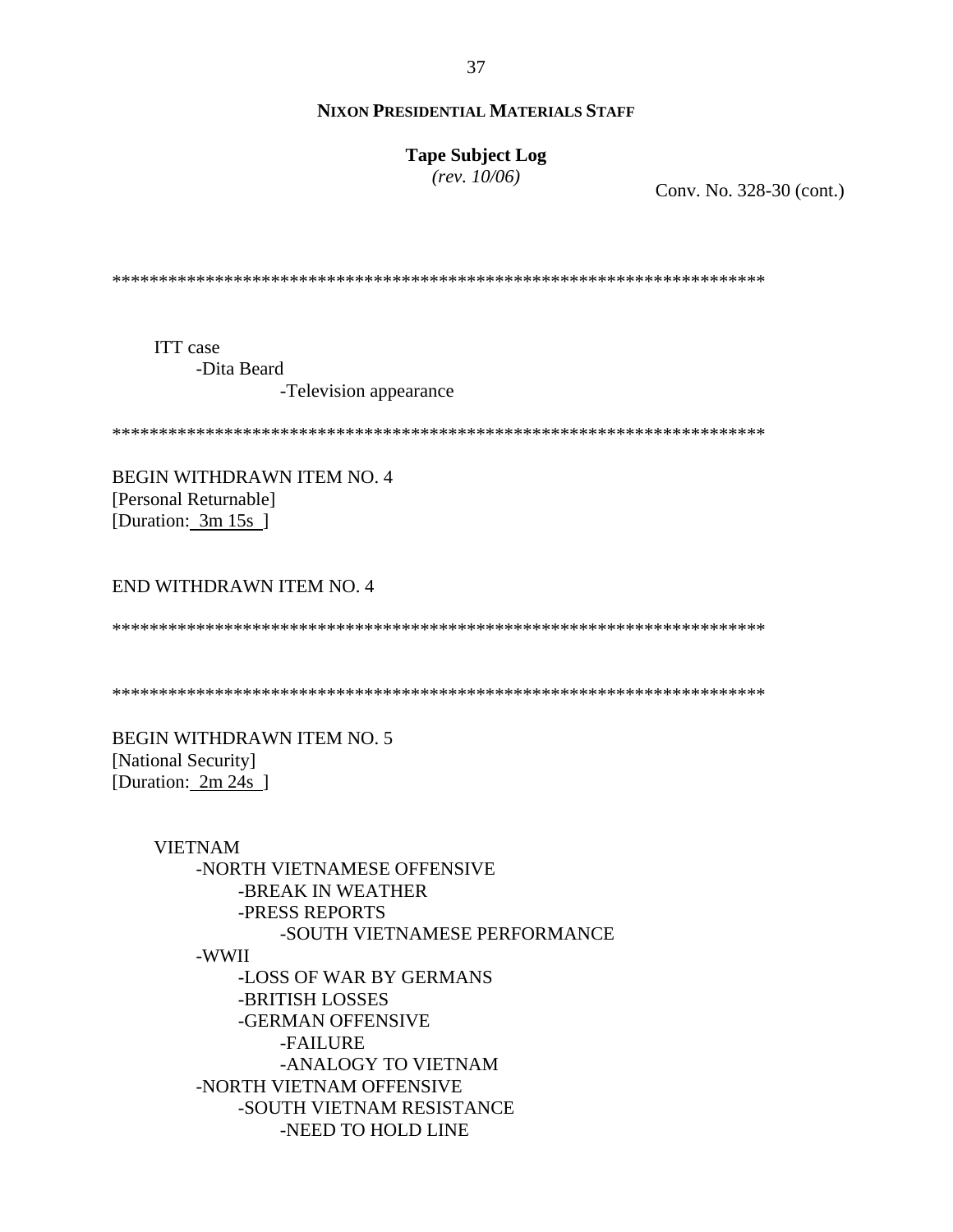38

## **NIXON PRESIDENTIAL MATERIALS STAFF**

**Tape Subject Log** 

 $(rev. 10/06)$ 

Conv. No. 328-30 (cont.)

## -GENERAL GOUGH IN WORLD WAR I

#### END WITHDRAWN ITEM NO. 5

Ziegler left at 3:05 pm

Conversation No. 328-31

Date: April 3, 1972 Time: Unknown between 3:05 pm and 3:19 pm Location: Executive Office Building

The President dictated a memorandum for the file

BEGIN WITHDRAWN ITEM NO. 1 [Personal Returnable] [Duration:  $52s$ ]

END WITHDRAWN ITEM NO. 1

Conversation No. 328-32

Date: April 3, 1972 Time: Unknown between 3:05 pm and 3:19 pm Location: Executive Office Building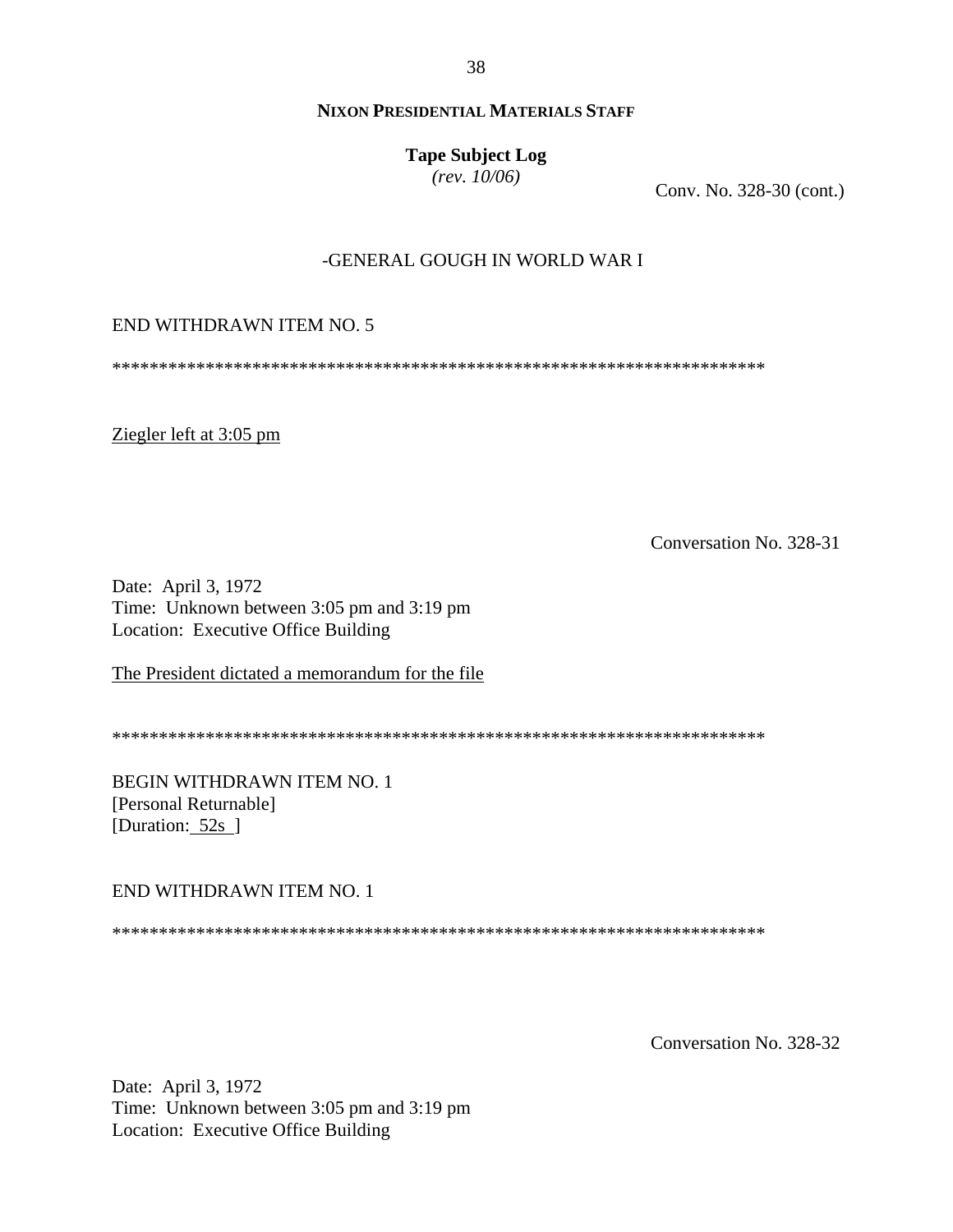## **Tape Subject Log**

*(rev. 10/06)*

Conv. No. 328-30 (cont.)

#### The President talked with H. R. ("Bob") Haldeman [?]

Report on a speech -John B. Connally -Spiro Agnew's comments

The President's schedule -Check with someone -Speech -Subject -Press conference -Time -Check with Connally -John D. Ehrlichman

John N. Mitchell -Location

The President's schedule -A meeting with someone -Ehrlichman -Patrick J. Buchanan -Meeting with the President -Arrangements -Time -Clearance with Connally -A press conference -Henry A. Kissinger -William P. Rogers

Conversation No. 328-33

Date: April 3, 1972 Time: Unknown between 3:05 pm and 3:19 pm Location: Executive Office Building

The President talked with the White House operator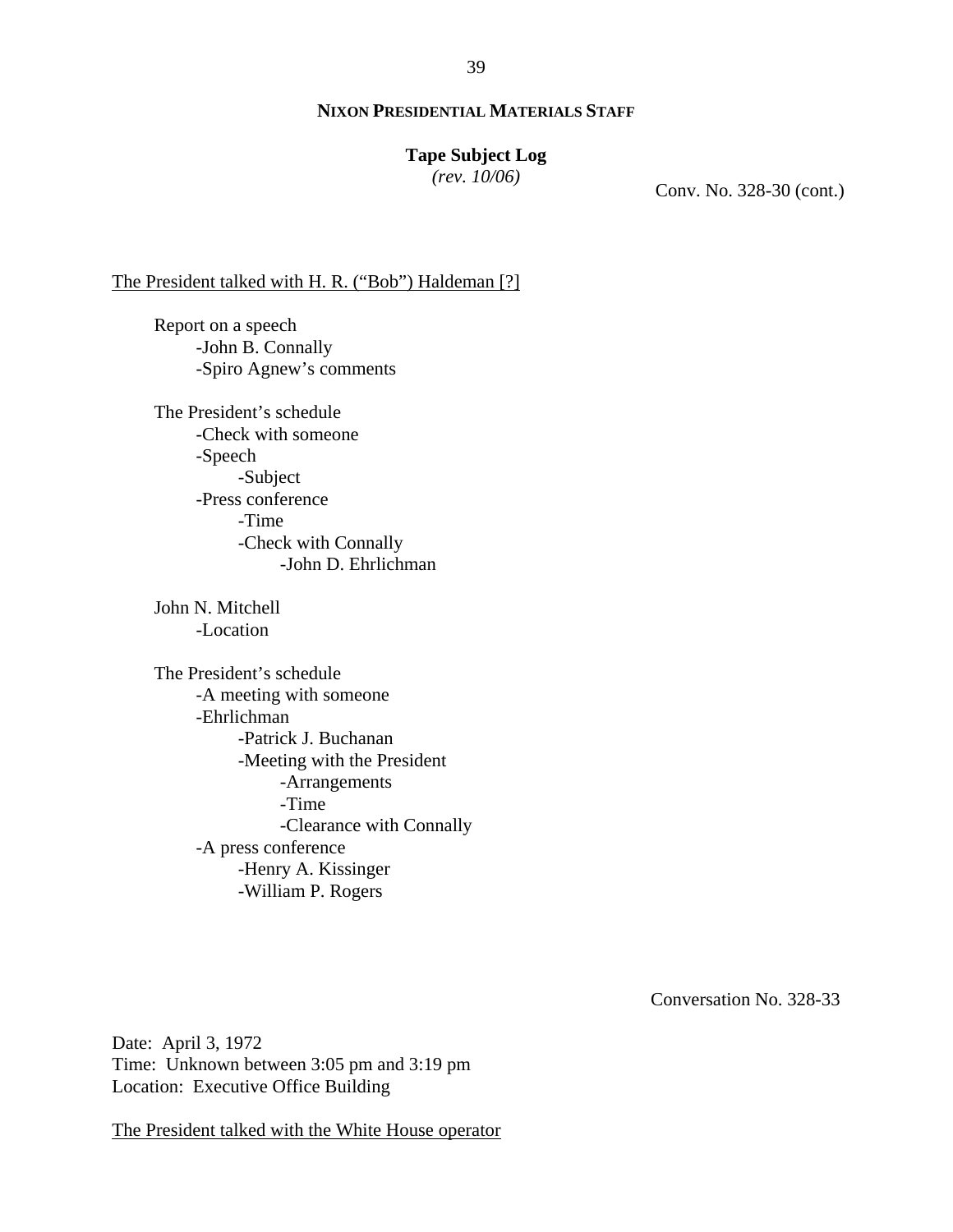40

## **NIXON PRESIDENTIAL MATERIALS STAFF**

#### **Tape Subject Log**

*(rev. 10/06)*

Conv. No. 328-30 (cont.)

[See Conversation No. 22-66]

Conversation No. 328-34

Date: April 3, 1972 Time: Unknown between 3:05 pm and 3:19 pm Location: Executive Office Building

The President met with Manolo Sanchez

\*\*\*\*\*\*\*\*\*\*\*\*\*\*\*\*\*\*\*\*\*\*\*\*\*\*\*\*\*\*\*\*\*\*\*\*\*\*\*\*\*\*\*\*\*\*\*\*\*\*\*\*\*\*\*\*\*\*\*\*\*\*\*\*\*\*\*\*\*\*

BEGIN WITHDRAWN ITEM NO. 1 [Personal Returnable] [Duration: 10s ]

END WITHDRAWN ITEM NO. 1

\*\*\*\*\*\*\*\*\*\*\*\*\*\*\*\*\*\*\*\*\*\*\*\*\*\*\*\*\*\*\*\*\*\*\*\*\*\*\*\*\*\*\*\*\*\*\*\*\*\*\*\*\*\*\*\*\*\*\*\*\*\*\*\*\*\*\*\*\*\*

Sanchez left at an unknown time before 3:19 pm

Conversation No. 328-35

Date: April 3, 1972 Time: 3:19 pm - 3:33 pm Location: Executive Office Building

The President talked with Charles W. Colson

[See Conversation No. 22-67]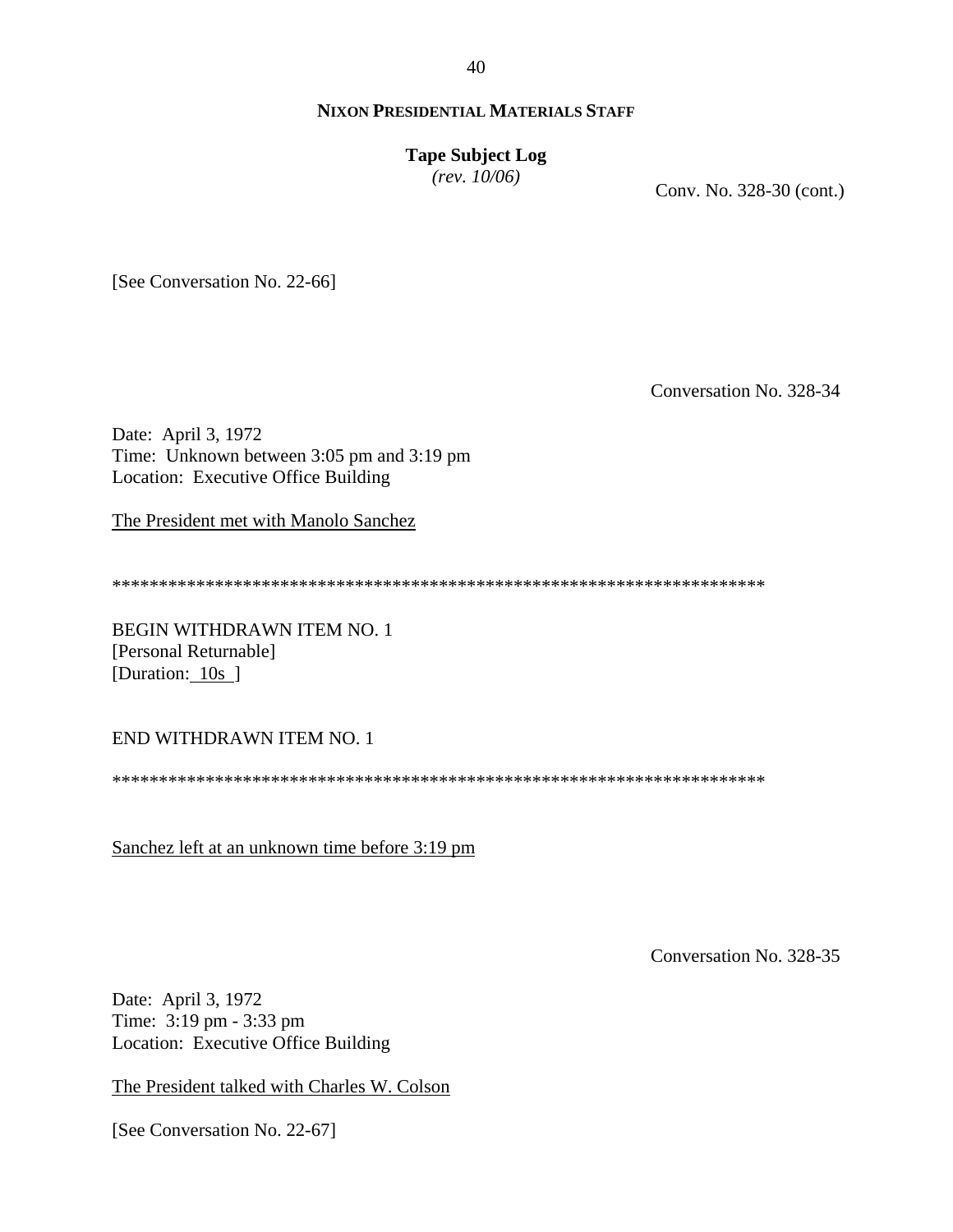# **Tape Subject Log**

*(rev. 10/06)*

Conv. No. 328-30 (cont.)

Conversation No. 328-36

Date: April 3, 1972 Time: 3:55 pm - 4:26 pm Location: Executive Office Building

The President met with Henry A. Kissinger

\*\*\*\*\*\*\*\*\*\*\*\*\*\*\*\*\*\*\*\*\*\*\*\*\*\*\*\*\*\*\*\*\*\*\*\*\*\*\*\*\*\*\*\*\*\*\*\*\*\*\*\*\*\*\*\*\*\*\*\*\*\*\*\*\*\*\*\*\*\*

BEGIN WITHDRAWN ITEM NO. 1 [National Security] [Duration: 28m 23s ]

> VIETNAM -NORTH VIETNAM -TROOPS -NORTH VIETNAMESE OFFENSIVE -COMMITMENT TO ATTACK -US RESPONSE -SOUTH VIETNAM RESPONSE -COLLAPSE OR END OF WAR -US RESPONSE -TROOPS -SOUTH VIETNAM - -OPERATIONS IN THE NORTH -SAIGON, HUE -US RESPONSE -HENRY A. KISSINGER'S RECOMMENDATION TO MILITARY -AIR STRIKES -AREAS -SOVIET UNION -THE PEOPLE'S REPUBLIC OF CHINA -SCOPE OF ATTACKS -KISSINGER'S RECOMMENDATIONS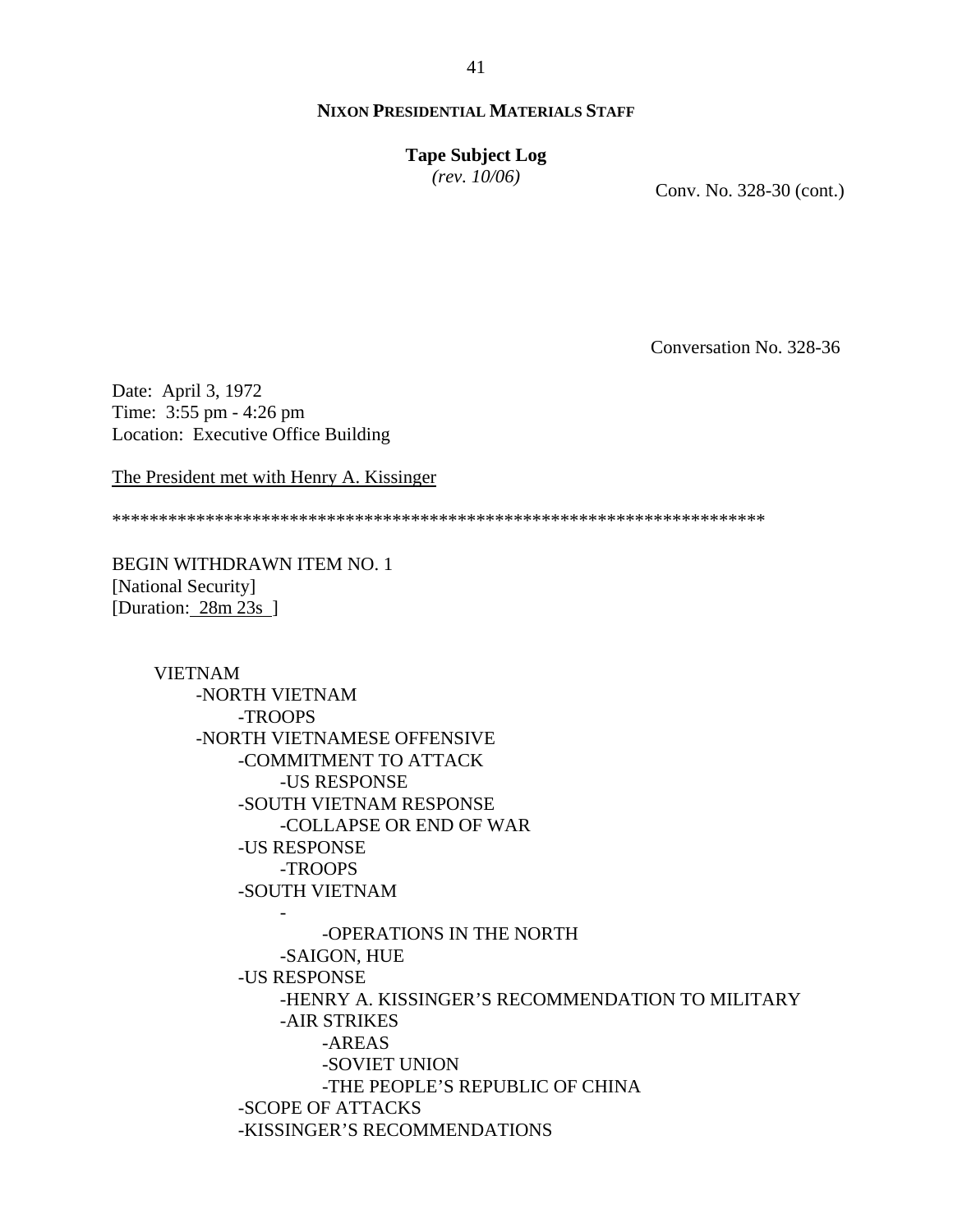## **Tape Subject Log**

*(rev. 10/06)*

Conv. No. 328-30 (cont.)

-MELVIN LAIRD'S CONCURRENCE -SOUTH VIETNAM -CHANCES OF SURVIVAL -RESPONSES -US RESPONSE -BOMBING ATTACKS -THE PEOPLE'S REPUBLIC OF CHINA -SEYMOUR HERSH'S TALKS WITH NORTH VIETNAMESE LEADERS -SWEDISH AMBASSADOR'S REPORT -PHAM VAN DONG -CHOU EN-LAI -TIES TO HANOI -COMMENTS ON THE PRESIDENCY -THE PEOPLE'S REPUBLIC OF CHINA -ALLIANCE WITH HANOI -NORTH VIETNAM'S COMPLAINTS -HERSH'S TALKS -NORTH VIETNAMESE OFFENSIVE -LAIRD'S COMMENTS ON AIR STRIKES -BATTLE AREAS -US RESPONSE -CHARGES AGAINST THE PRESIDENT -WIDENING THE WAR -LAOS, CAMBODIA -STATE, DEPARTMENT OF DEFENSE COMMENTS -PUBLIC RELATIONS -LAIRD'S COMMENTS -CHARGES OF NORTH VIETNAMESE INVASION -SOUTH VIETNAM -CHANCES OF ROUT -NGUYEN VAN THIEU - -CONTINUATION -PARIS TALKS -POSSIBLE US RESPONSE -NORTH VIETNAMESE CAPACITIES -LATEST REPORTS -SOUTH VIETNAMESE CAPACITIES -AIR POWER

-THOMAS H. MOORER

-AIR ATTACKS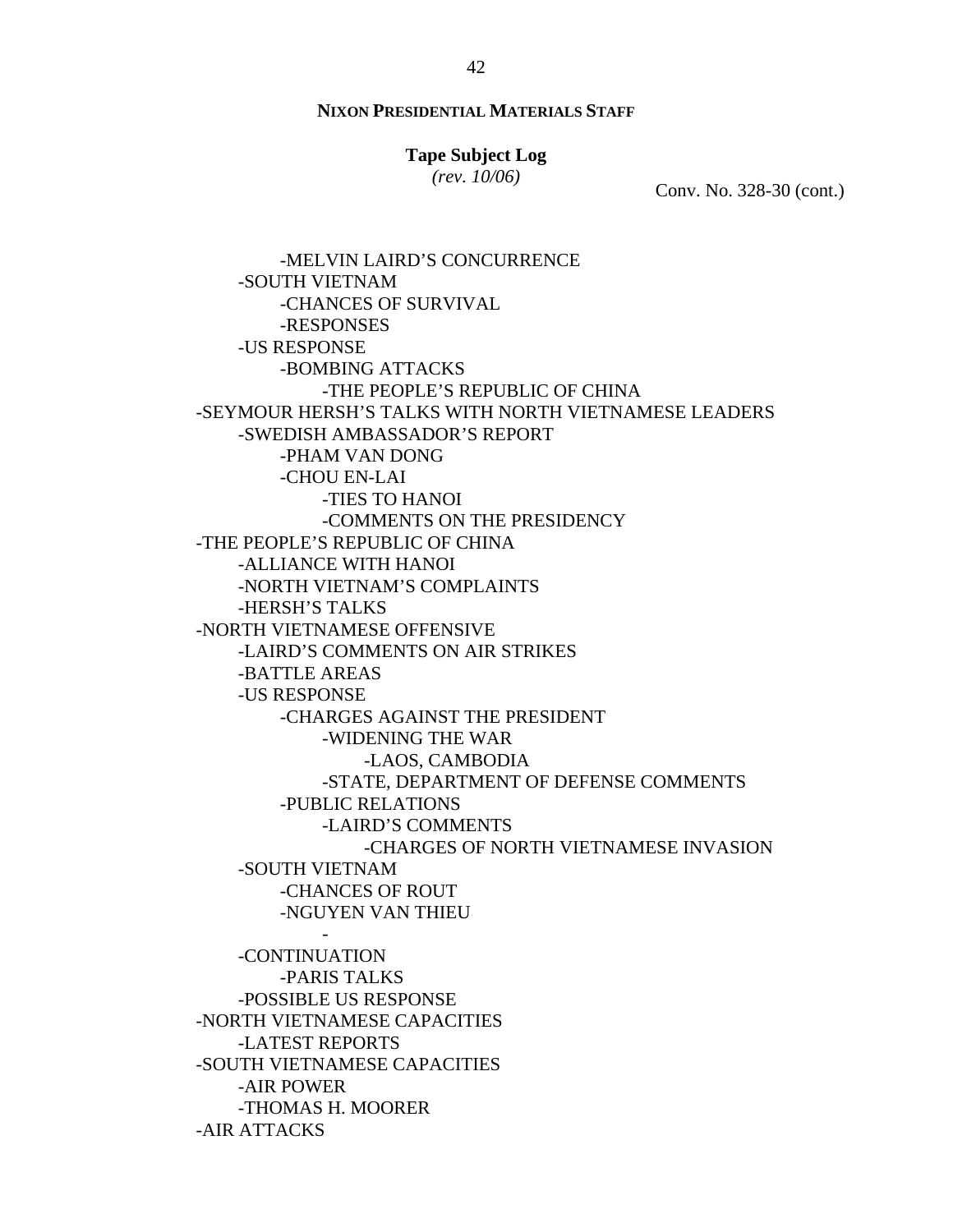#### **Tape Subject Log**

*(rev. 10/06)*

Conv. No. 328-30 (cont.)

-PROBLEMS  $-A-1's$  $-F-14's$ -CLOSE SUPPORT AIRCRAFT -WEATHER CEILING -NORTH VIETNAMESE OFFENSIVE -US POSITION -LOSS OF TERRITORY -WEATHER -US AIR STRIKES -PROBLEMS -WEATHER -DELAYS -CHANGE IN WEATHER -US MILITARY CAPACITIES -SOVIET UNION -SOUTH VIETNAM -ALLEGIANCE OF PEOPLE -RESISTANCE TO NORTH VIETNAMESE OFFENSIVE -EXTENT -COMPARISON WITH GERMANY IN MARCH 1918 -TANKS -SUPPLIES -NORTH VIETNAMESE OFFENSIVE -PROPER RESPONSE BY THE US -MEDIA COVERAGE -BLAME ON NORTH VIETNAM -MARSHALL GREEN -US PUBLIC OPINION -SUPPORT FOR THE PRESIDENT FOREIGN POLICY

-POLAND -USSR -THE PRESIDENT'S CRITICS -THE PEOPLE'S REPUBLIC OF CHINA -THE PRESIDENT'S MESSAGE -RELATIONSHIP WITH THE US -MESSAGE -CONTENTS